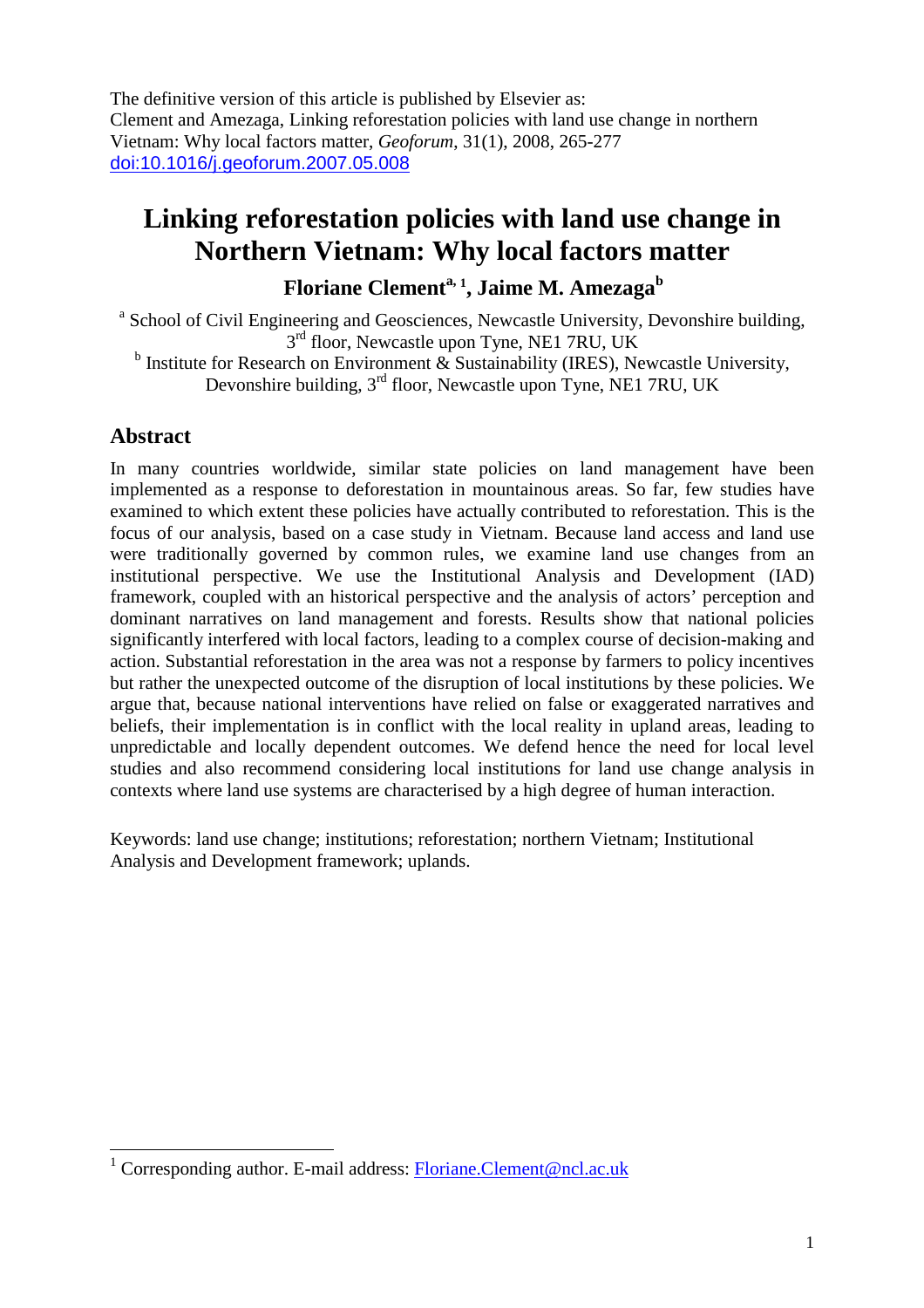# **Linking reforestation policies with land use change in northern Vietnam: Why local factors matter**

### **1. Introduction**

Since the 1980s, reforesting the so-called "barren land" has become a growing concern among policy-makers in many developing countries. In Asia, the governments of China, Laos, Indonesia and Vietnam have designed and implemented similar forestland policies, including settlement programmes, land classification, devolution of forest management and reforestation schemes. The central government in China has allotted 1.7 billion USD in subsidies for fast-growing plantations to be distributed by 2015 (American Forest & Paper Association, 2004). Donors have also largely engaged in these initiatives through establishment of forest plantations, capacity building and more recently direct budget support. In Vietnam, international organisations have committed more than 200 million USD for national forest sector development between 2006 and 2010 (Viet Nam News Source, 2005). Although several studies have challenged the success of these forest rehabilitation initiatives in reducing poverty and improving livelihoods (e.g. in China: Jianchu *et al.*, 2005; Weyerhaeuser *et al.*, 2005; and in Vietnam: Dinh Duc Tuan, 2005; Muller *et al.*, 2006; Sunderlin and Huynh Thu Ba, 2005), the literature has not devoted enough attention to how these policies have actually impacted on farmers' land use decisions.

In Vietnam, official statistics acknowledge a significant rise in forest cover: 29.2% in 1985 (World Bank (WB), 1995) to 37.6% in  $2005^2$  (General Statistics Office of Vietnam, 2006). Most of these newly reforested areas have been established by the State on state-owned protection forestland<sup>3</sup>. However, in a period of increasing importance of the private sector in forest management and of growing demand for timber (Barney, 2005), it is of particular interest to understand how households make land use decisions, and to which extent these decisions have been driven by government policies or local drivers.

Although causes of deforestation have been thoroughly investigated, the literature examining driving forces for reforestation, and more especially the impact of policies on reforestation is limited (Bacha, 2003). Most studies of land use change have examined which aggregated social and economic driving forces such as population density, access to roads or poverty affect land use. Some have integrated individual household data (Geoghegan *et al.*, 2001; Muller and Zeller, 2002) but most have selected *a priori* explanatory variables, based on assumptions drawn from social science theory. As underlined by McCusker and Carr (2006), although it is useful to highlight to which extent socio-economic variables are driving forces of land use change, these studies seldom ask why these are the driving forces of land use change. We propose to go one step further by looking more thoroughly at how decisions are taken at the household and community level within a particular set of state-driven policies.

Using a case study of reforestation in the uplands surrounding three villages in northern Vietnam, we explore what have been the decisive and enhancing factors for land use changes in this area using the Institutional Analysis and Development (IAD) framework (Ostrom, 1999). Uplands in this area were allocated to households at the end of the 1990s but were managed previously as common land by villagers according to locally defined rules. Since we believe that these rules are important factors in explaining land use decisions, we chose to

 2 Figures on forest cover area are actually controversial; some observers refute substantial reforestation in Vietnam. Sunderlin, W. D., Huynh Thu Ba, 2005. Poverty Alleviation and Forests in Vietnam. Center for International Forestry Research (CIFOR), Bogor, Jakarta, Indonesia.

<sup>3</sup> Forestland in Vietnam is land designated for forestry purposes but is not necessarily covered by forest.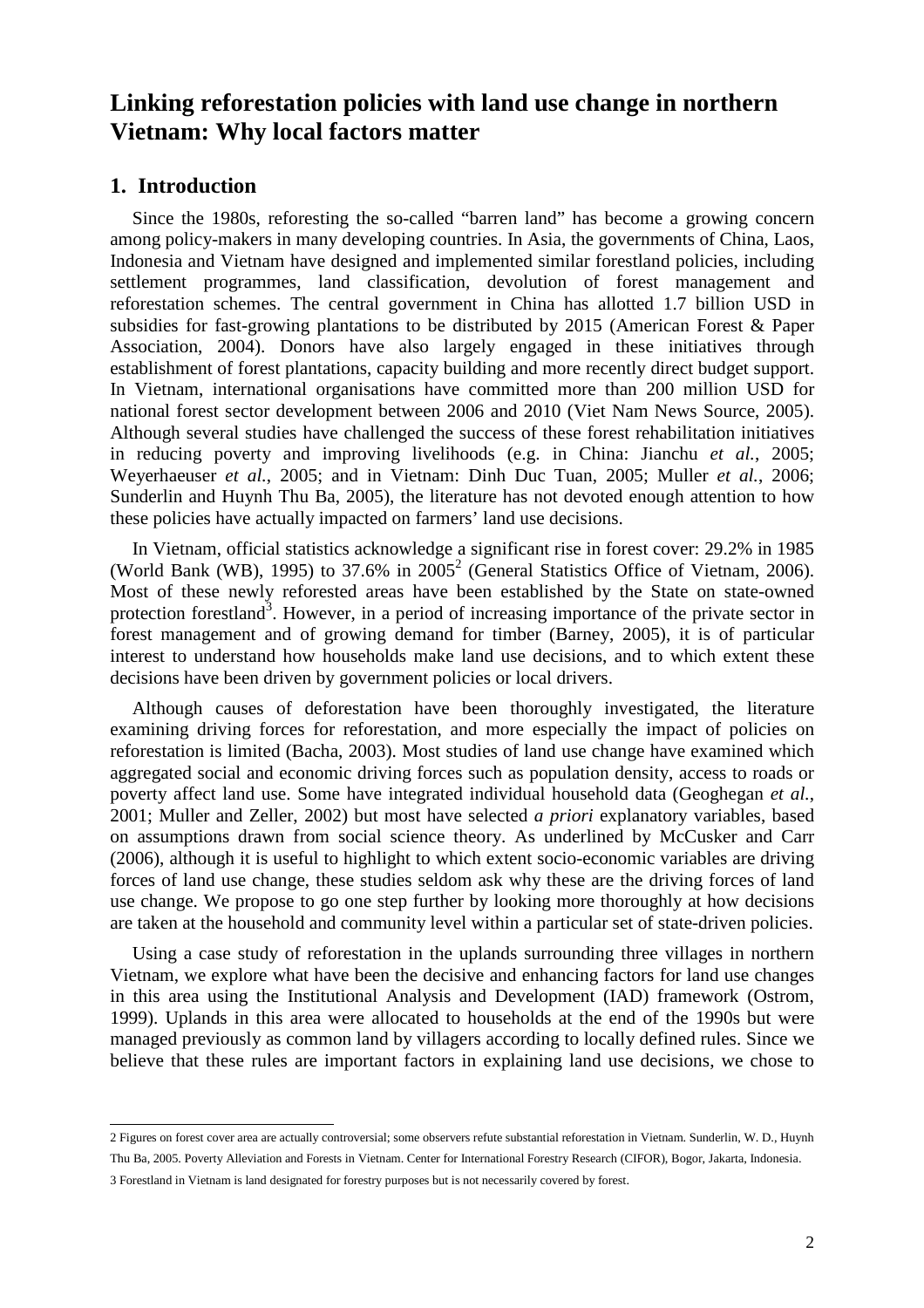focus on the role of the rules governing land access and land use, but we also took into account other local or regional factors.

We start by presenting the methodological advantages of using the IAD framework for studying land use change in situations where there is a high level of human interaction. We narrate the land use story in our case study area, based on our findings from anthropological research and the analysis of policy development, and we use the IAD framework, coupled with an historical perspective and the analysis of actors' perceptions and dominant narratives, to explain the course of decision-making and action that has taken place. Although it is not our aim here to evaluate the impact of reforestation on livelihoods, we assess the long-term durability of tree plantations recently planted by farmers, based on the current state of institutions and on farmers' perceptions. Then, we contextualise our findings by examining the prevailing narratives<sup>4</sup> in national forestland policies in Vietnam. Finally, we draw our conclusions on the relevance of institutional analysis to study land use change in similar land management contexts and on the importance of local factors over national policies.

#### **2. Using the IAD framework to study land use change**

Land use change literature is characterized by a considerable number of studies and models attempting to analyze which factors are the dominant driving forces of land use. However, with a few exceptions (e.g. Bray *et al.*, 2004; or in the field of multi-agent systems, see Janssen, 2002; Manson, 2006), this whole set of literature holds a common feature: its poor suitability to understand land use systems characterised by a high level of human interaction, e.g. common land, or private land where use or management depends on rules shared by several actors. Institutional aspects have been sufficiently covered in analyses of natural resources management (e.g. for fisheries or forest management (Gibson *et al.*, 2000; Ostrom, 1990)), but they have been frequently neglected when considering land management and more particularly land use change. Within the 19 land use change models that Agarwal et al. (2002) have reviewed and compared among a bibliography of 136 articles, most of them show a limited consideration of institutional factors. When they are taken into account, they are very often limited to land tenure. These models fit situations where individual decisionmaking is dominant, but they are not adapted to other contexts in which collective arrangements are continuously shared and modified by several actors.

As McCusker and Carr (2006) observe, scholars have not explored in detail the social processes that are hidden behind the considered socio-economic or institutional variables. Few studies have actually attempted to answer the question: "why are the observed factors the driving forces of land use change in this situation and not in another situation?" To answer this requires a thorough analysis of power and knowledge relationships. It is particularly crucial to analyse social processes when decisions regarding land use do not only depend on one individual but also on norms and rules that are shared by several actors. One attempt to characterise these social processes or human interactions in a systemic way is institutional analysis (Ostrom, 2005). The term "institution" is used in this context as the usually accepted academic definition. In common language, institutions are often assimilated to organisations such as the National Assembly, government agencies, etc. Here institutions should be understood as the "rules of the games" (North, 1990, p.3) and are distinguished from organisations which are compared to the "players" of the game who use the rules in a way to

 4 The term narrative refers to a message that tells a particular story. It establishes causal links between a set of events or a particular environment with human action. See Roe, E., 1994. Narrative Policy Analysis, Theory and Practice. Duke University Press, Durham; London.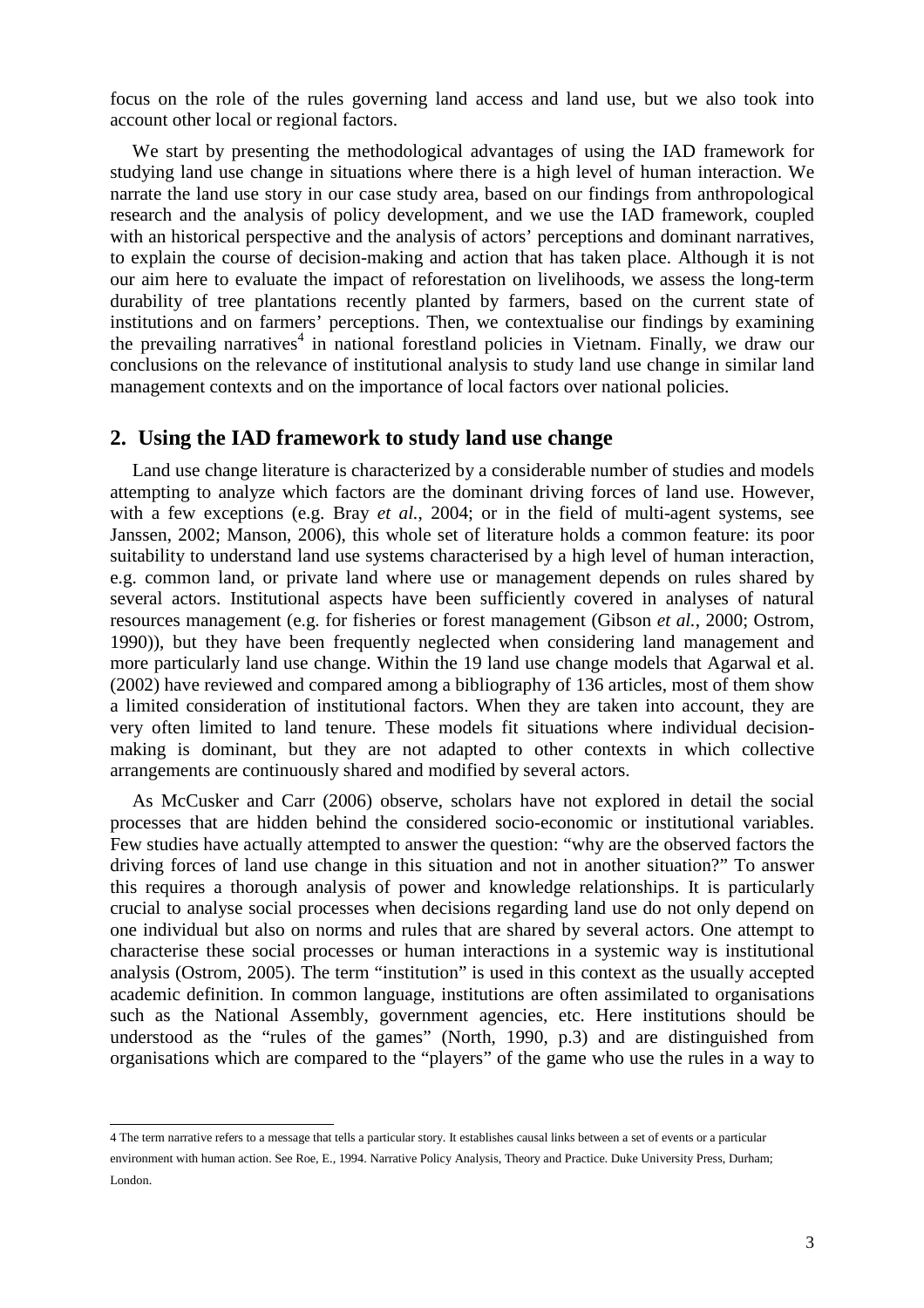win the game (ibid). In this paper, institutions encompass rules-in-use governing land access and land use in the study area.

The IAD framework developed by Elinor Ostrom and her colleagues (e.g. Kiser and Ostrom, 1982; Ostrom, 1990; Ostrom *et al.*, 1994) has been used for a wide range of institutional settings, notably as a basis for developing a theory of common-pool resources management. We selected this framework because of its extended use and refinement that has allowed a rigorous and reliable assessment to be made (Ostrom, 1999). In addition, we found that it provides a number of advantages compared with other institutional frameworks such as the extended environmental entitlements framework (Leach *et al.*, 1999) and the sustainable livelihoods framework, which has also recently been used as a basis for institutional analysis (Messer and Townsley, 2003).

First, the IAD framework links local with higher levels of decision-making i.e. those, where central (governmental) policies and constitutional rules are decided. It is structured into three levels: i) the operational level, where decisions directly affect natural resources management; ii) the collective-choice level, where decisions impact the rules that affect the operational level; and iii) the constitutional level, where decisions impact the rules that govern how decisions are taken at the collective-choice level (Figure 1). We will focus in this paper on the operational and collective-choice levels as the first step of analysis.



Figure 1. The three levels of analysis in the Institutional Analysis and Development (IAD) framework

Second, the framework's categorisation of the exogenous variable impacting on the action arena (Figure 2) into material conditions, rules and attributes of the community is particularly efficient in analysing human behaviour and individuals' actions. Material and biophysical conditions are the physical state of the environment in which actors evolve; attributes of the community can be broadly assimilated as cultural determinants; rules are "shared understandings that refer to enforced prescriptions about what actions (or states of the world) are required, prohibited or permitted" (Ostrom, 1999, p. 50).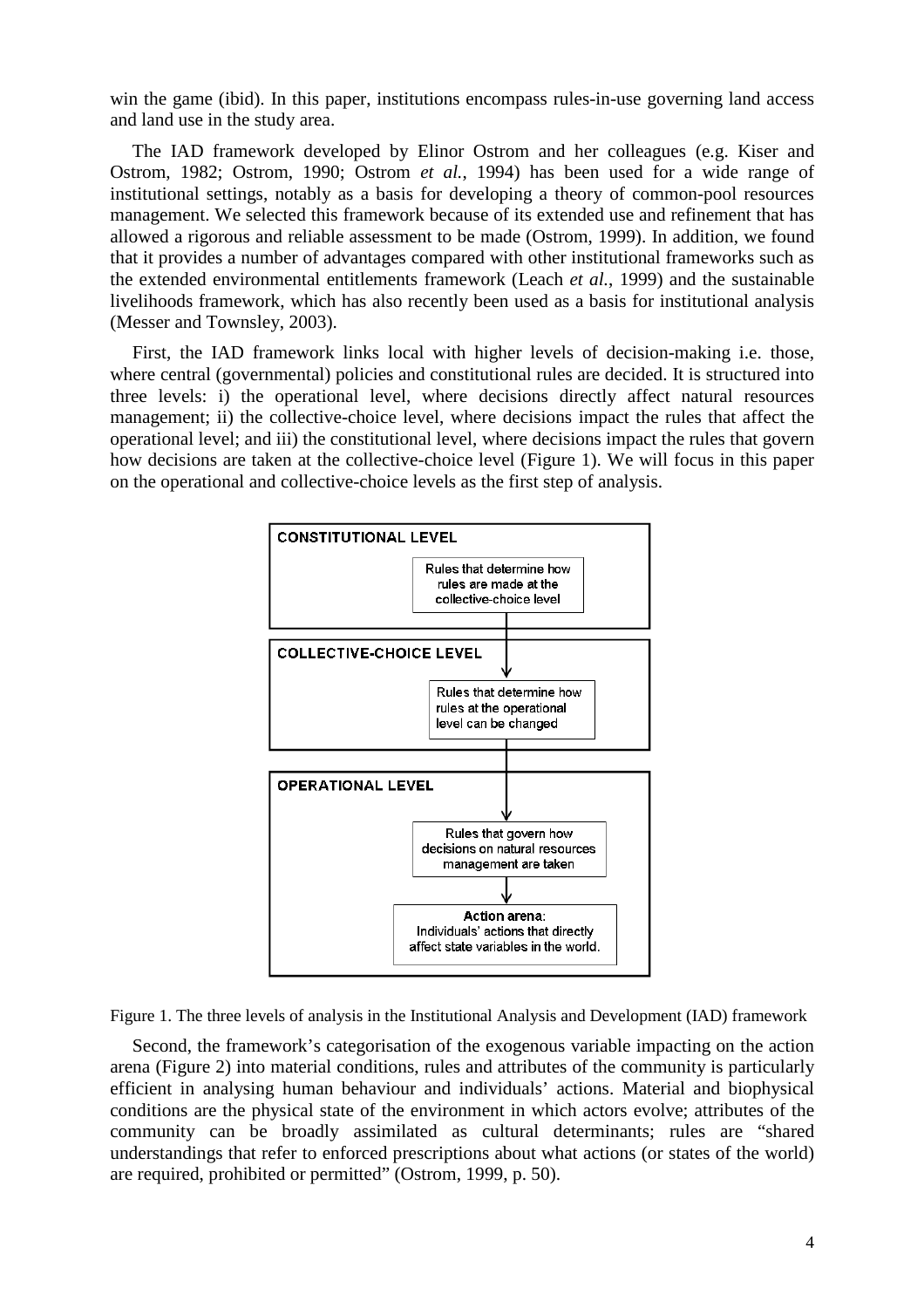

Figure 2. Framework used for this analysis, adapted from the IAD framework (Ostrom, 1999)

For the purposes of this research, we made a number of modifications to the framework proposed by Ostrom (these modifications appear in italics in Figure 2). We added three exogenous variables. Firstly, we needed to take into account external elements impacting on the action arena including macro-scale socio-economic variables (selling prices of agricultural products, off-farm work availability, etc). Moreover, we considered that not only rules but also narratives spread by national and local authorities through discourses could significantly affect the action arena. The focus in this paper on how narratives might affect farmers' strategies justifies the inclusion of this variable. Finally, we further emphasised the importance of social framings in this analysis by considering that, more than the material conditions themselves, how they are perceived was a key determinant in actors' decisions. These additions intend to capture driving forces that might have remained hidden otherwise. Also of importance is the use of a historical approach to comprehend the succession and linkage of events and of decisions taken by different social groups which resulted in overall land use changes.

In this study, the action arena focuses on the upland areas and on farmers' decisions regarding upland management in the three villages. This does not infer that other action arenas (lowland activities, husbandry, etc) on which farmers rely are ignored. Many action arenas overlap and it is difficult to draw clear boundaries between them.

Located in the action arena, actors are the central variable in the analysis. It is thus essential to select a relevant model of actor behaviour, as this will determine whether actors respond weakly or strongly to different external factors. The neoclassical economic model of rational behaviour has been commonly used by a wide strand of the new institutional economic analysis (Dequech, 2006). Yet, there are a number of limits inherent to the maximization behaviour (a review of these criticisms is proposed in van den Bergh *et al.*, 2000). Although this model is satisfactory in stable and competitive environments where individuals hold full information, there are many situations where individuals do not act as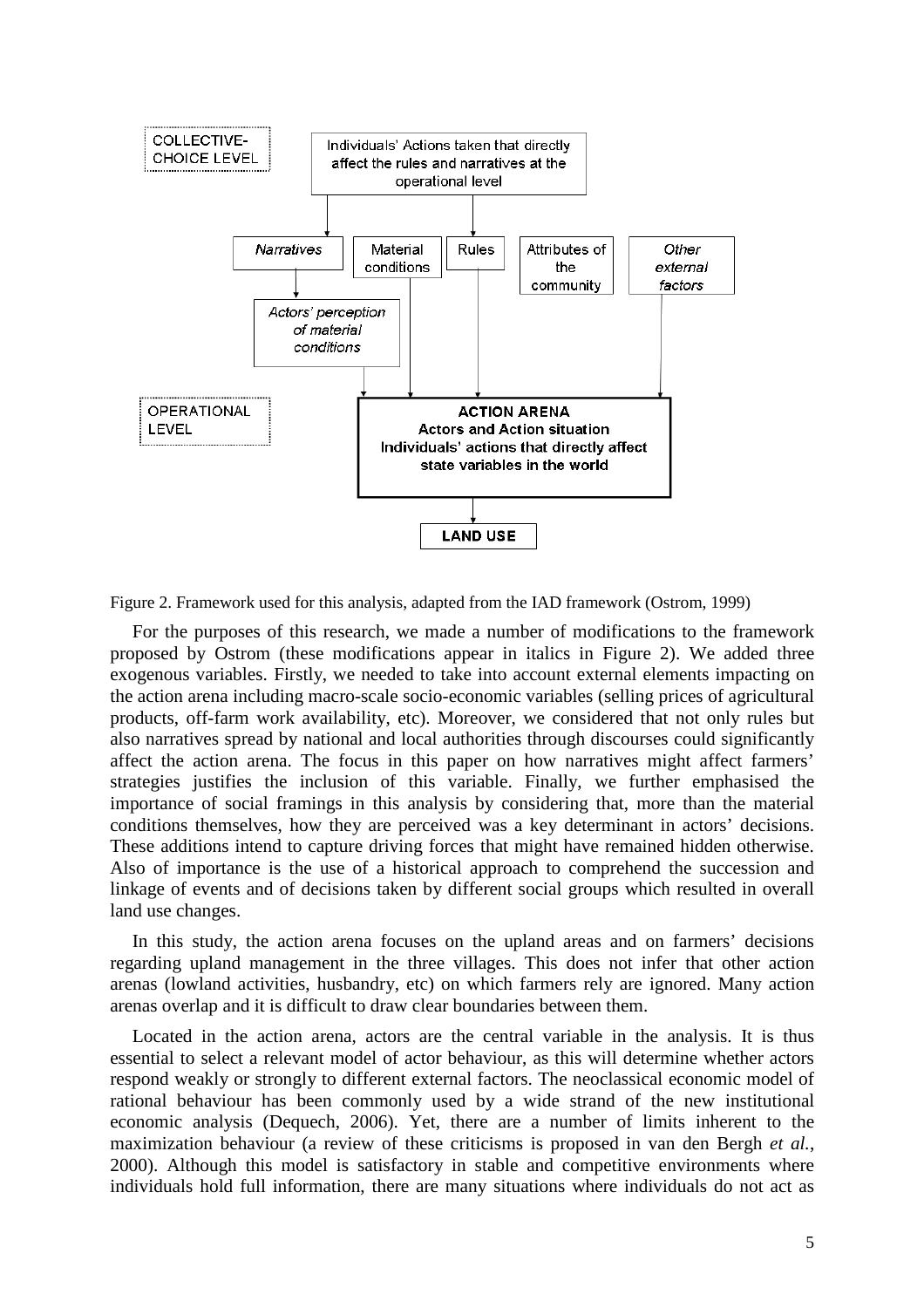*Homo Economicus* (Frohlich *et al.*, 1984; Ostrom, 2005). Vietnamese cultural characteristics (e.g. as underlined by Tran Duc Vien and Rambo, 2001) led us to consider norms as an important component of the valuation process. In Vietnam, norms are particularly strong as the whole society is thought of as a family. As expressed in Vietnamese language, Vietnamese people do not perceive themselves as single, isolated individuals in a wider society but always refer to their own position *vis-à-vis* their family, their friends, their work colleagues, the community in which they live and the whole society with which they interact. An individual's needs and aspirations are framed by the individual's role in society and society's overarching rules. For these reasons, we chose a model of actor behaviour that is rational but the payoffs they will calculate for each option will be heavily influenced by norms. For instance, the payoff attributed to a choice considered normatively correct will get an added positive value. In this context, it is particularly important to take into consideration norms and perceptions shared by actors.

#### **3. A story of land use change**

In Vietnam, uplands represent 75% of the country's total area and most of the population living there still heavily relies on upland agriculture for its livelihood. Land degradation in uplands has been an issue of major concern for policy makers for decades. Several policies, which have brought important changes in upland institutions, have been designed since the 1980s to enhance forest protection and forestry activities. These state initiatives include upland classification and land use restriction, upland allocation to households, individuals and organisations, and national reforestation programmes including incentives for smallholders to plant. These policies have been officially justified by a two-fold concern for environmental protection and economic development – though some scholars (Sowerwine, 2004) claim that the true reasons also encompass political concerns.

Here, we analyse the story of land use changes in an upland area where farmers recently stopped annual cropping and started planting trees. From a land use change point of view, this area is not representative of northern Vietnam. In other northern provinces, cash crops are still prevailing, like in Son La (maize cultivation) or Thai Nguyen (tea plantations) provinces, and local government agencies still find it difficult to convince farmers to plant trees on their land as promoted by government policies. It is all the more interesting to understand why tree plantations had some success in this specific area. Indeed, the present case study is a valid and meaningful example of reforestation by households in the northern mountainous region.

The area of study encompasses three neighbouring villages, named Dong Cao, Dong Dau and Que Vai, in Tien Xuan commune, located in Luong Son district, Hoa Binh province, 40 km west from Hanoi (Figure 3). It lies at the edge of the Red River delta and at the bottom of hills and mountains. Transect walks, participatory exercises (participatory mapping, wealth ranking, historical and classification matrixes) with focus groups, 32 key informant interviews at the village, commune and district levels<sup>5</sup>, and 82 household interviews were carried out over a six week period in the three villages. Complementary information on local institutions governing upland management was gathered via semi-structured interviews with a sample of ten households from two villages during a second phase of fieldwork.

 5 Administrative units in Vietnam from the higher to the lower level, respectively are: province, district, and commune.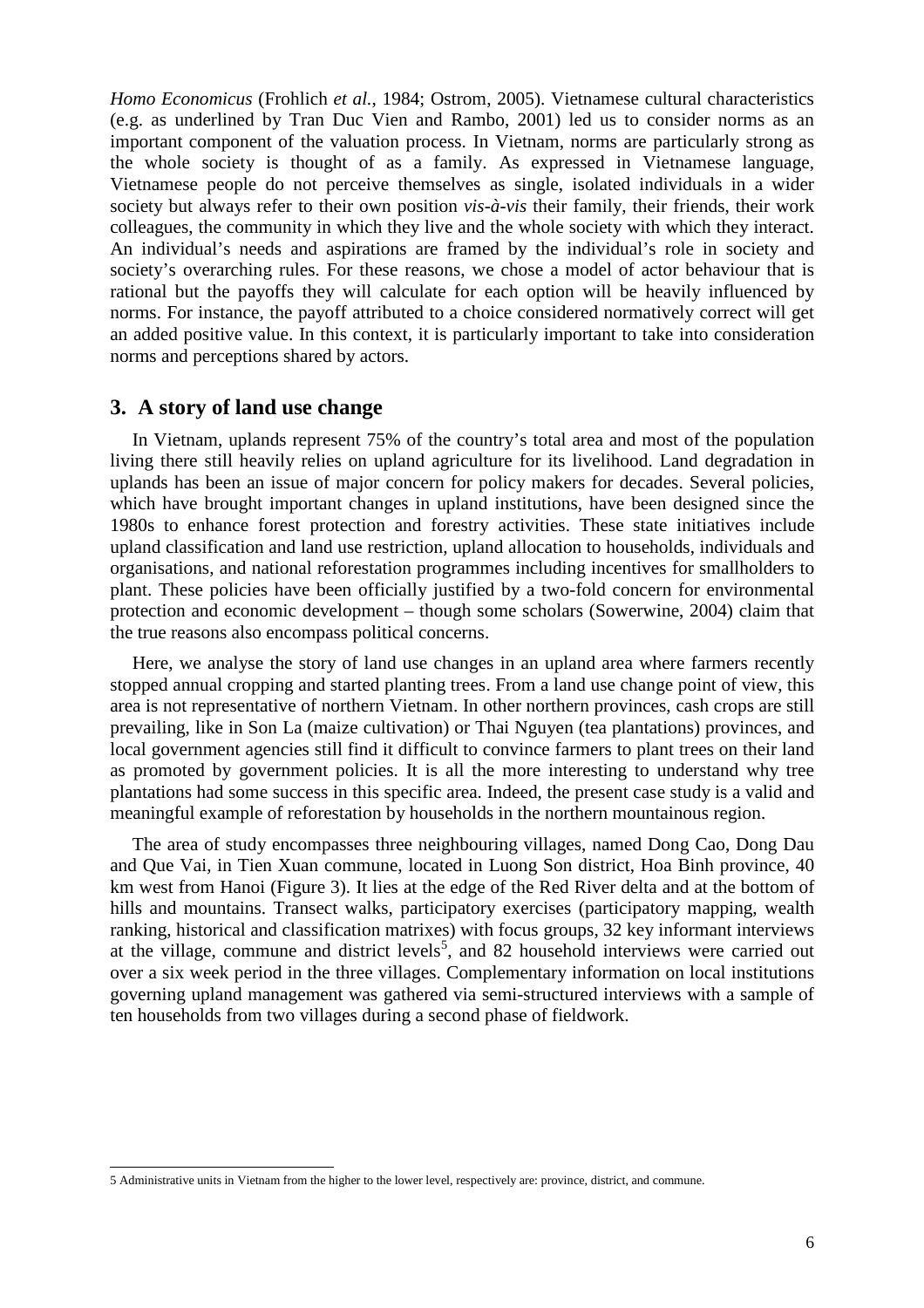

Figure 3. Location of the case study area

In the case study area, uplands represent large areas compared to the local population (Table 1). Rainfall is unevenly distributed, with about 85% of the rainfall occurring between May and October. The dominant upland soil types in this area are Ferralsols and Acrisols (Tran Duc Toan *et al.*, 2001). Both are acid soils, inherently infertile with low resilience, which means it is hard to restore their capability, and moderate sensitivity, which implies that they are quite easily subject to change (Stocking and Murnaghan, 2001).

Table 1. Some general characteristics of Tien Xuan commune

| Location<br>of Tien<br>Xuan<br>centre | Population<br>in 2004 | Yearlv<br>average<br>temperature<br>and rainfall | Lowland<br>area | Upland<br>area | Main<br>upland<br>soil types  | Slope <sup>a</sup> | Elevation <sup>a</sup>                  |
|---------------------------------------|-----------------------|--------------------------------------------------|-----------------|----------------|-------------------------------|--------------------|-----------------------------------------|
| 20 58'N<br>105.29'E                   | 6300<br>inhabitants   | $25^{\circ}$ C:<br>1800 mm                       | 320 ha          | 978.12 ha      | Ferralsols<br>and<br>Acrisols | 15 to<br>60%       | 125 to 700 m<br>above the sea<br>level. |

a These figures were measured only in Dong Cao experimental watershed, but are representative of the landscape in the whole study area.

The villages of Dong Cao, Dong Dau and Que Vai were created approximately a century ago by a few Muong families. The Muong form one of the largest ethnic minority groups in Vietnam. They have traditionally cultivated irrigated rice in the lowlands and have relied on husbandry (pig and buffalo breeding) and aquaculture as a means of living. Under the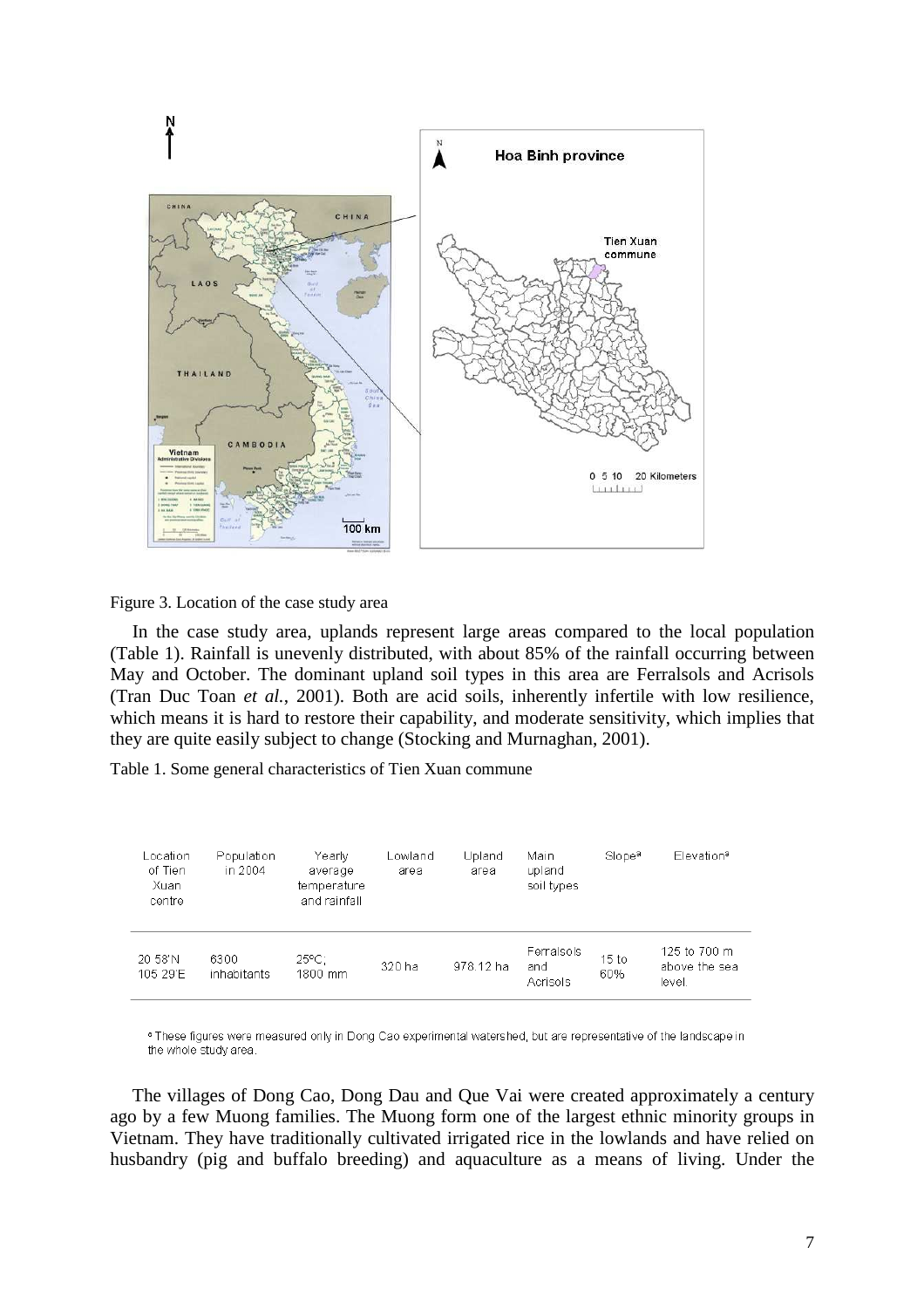government's migration programmes of the 1960s, a few Kinh<sup>6</sup> families migrated into the three villages. Kinh households now constitute up to 36%, 5% and 7% of the population in Dong Cao, Dong Dau and Que Vai, respectively. Regardless of ethnicity, farmers are today all engaged in a wide range of activities from rice cultivation and husbandry to forestry and aquaculture. Non-farm based employment has also increased over the last few years, especially construction work.

Uplands in the region were originally covered with primary forests. As a response to overcome poverty and famine, local people started to cut trees and sell timber from the 1960s. Progressively, uplands were also opened up for agricultural purposes and from the mid 1970s, farmers cultivated annual crops: cassava, arrowroot, taro, and maize. They were practicing rotational shifting cultivation with ten to fifteen year fallow periods. The information and perception farmers had of uplands was essentially based on their own experience. Uplands were seen by villagers as an unlimited resource, but interview results suggested that they were also aware of its fragility. Many farmers mentioned the inherent low soil fertility of the area and upland sensitivity to degradation: "when there are heavy rains, water flows with humus". Selling prices of cassava, arrowroot and taro were  $low<sup>7</sup>$  and work in the uplands was hard. However, upland cultivation was the only source of cash income and equally raised farmers' living standards significantly. According to farmers, no formal rules governed upland land management; work in the uplands was neither managed nor controlled by the co-operative or the district State Forest Enterprise (SFE). Instead, local people had designed their own rules. Everyone was free to clear as much land as he or she wanted; how much land farmers could open up only depended on their will and available labour force. Upland access was not restricted to any individuals or group of people. As land was abundant, there was very little competition to open new parcels. Farmers used to simply make a mark on the area that they wanted to open up to indicate to other people that they should not start clearing at this place.

From the time that farmers first started cultivating the uplands, they were confronted with damage from freely grazing cattle. As cultivated plots were often located far from their dwellings, they either had to build a shelter and stay all day in the field or to create collective rules that could more efficiently cope with this issue. Many farmers decided to create and follow collective arrangements. Cultivated fields were regrouped and fences could be built collectively to protect the whole cultivated area. The cost of building fences to protect the fields was shared by all the farmers. Farmers could also guard the whole cultivated area when working on their own plot in order to prevent cattle damage. Furthermore, if animals entered the fields, the costs resulting from the caused damages were divided between different owners and thus reduced for each farmer. Shifting cultivation during that period was characterized by a land use system collectively managed with a minimum set of local rules and with little need for enforcement.

From the 1990s, decisions taken at the collective-choice action level resulted in dramatic changes in rules-in-use and in narratives. In 1991, the Forest Development and Protection Law (National Assembly of Vietnam, 1991) divided forestry land<sup>8</sup> into three categories: i) special use forest, ii) protection forest and iii) production forest. Procedures and guidelines for forestland allocation were provided with the new Land Law (1993, amended in 1999), and Decree 02CP (1994, replaced by Decree 163 in 1999). Rights to use forest production land could be allocated to organizations, households, or individuals for 50 years. In the three

 6 Kinh form the majority ethnic group in Vietnam and represent 80% of the total population. They prominently hold power positions at the provincial and national levels.

<sup>7</sup> Cassava prices for example ranged from 300 – 400 Vietnamese dong/kg, which is equivalent to approximately 2 cents USD

<sup>8</sup> Forestry land is not necessarily covered by forest. It is upland that has been designed for forestry purposes according to different criteria (most predominantly slope).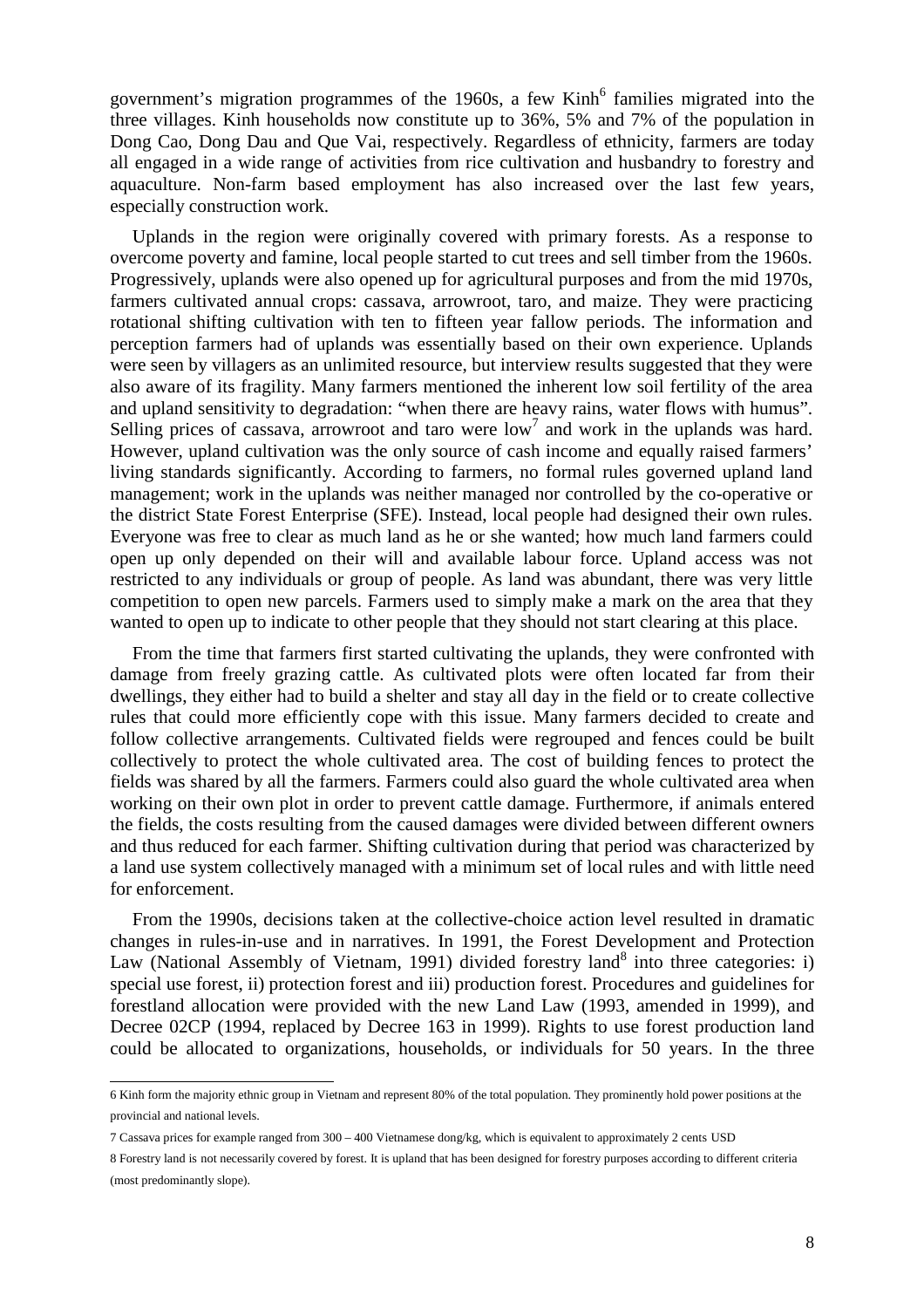villages Dong Cao, Dong Dau and Que Vai, forestland was zoned, classified and allocated from 1996 to 1998 according to what had been previously cleared and cultivated by every family. Most farmers acknowledged that there were few conflicts during the land allocation process as many farmers refused to claim land. Most villagers feared that they would be liable to pay more taxes if they were given land use rights. The advantages of getting official land use rights for land were not very clear, as uplands had previously been freely used and accessed. In 1998, the process of land allocation was completed and land tenure certificates (Red Book) were given to households. Allocated forestry land with slope > 25º was restricted by the law to forestry activities. But villagers were not very willing to stop their major source of monetary income, and the commune authorities' task of enforcement and control was enormous. A team of twenty people had to control a 978 hectare (ha) territory in addition to their usual administrative tasks. Even though many villagers were fined, a large majority of farmers kept on cultivating arrowroot, taro, maize, peanuts, and cassava several years after annual crop cultivation was banned.

At the same time, reforestation programmes were launched in the study area and all across Vietnam. Pertinent schemes included the United Nations World Food Programme (WFP – often identified by the acronym PAM), the government programme 327 (Council of Ministers, 1992) and more recently the Five Million Hectares Reforestation Programme (5MHRP) (Prime Minister of the Government of Vietnam, 1998). Financial incentives were provided through these programmes to promote reforestation. Depending on the programme, the district usually paid for seedlings, fertilisers, and labour costs (which in turn were deducted from the sales benefits). During PAM, even rice was provided for each tree planted. Nationwide, environmental forest benefits were extolled by local authorities and through different kinds of media to justify the implementation of government policies – especially the ban of annual crop cultivation that was quite unpopular – and encourage villagers to follow the reforestation programmes. Forest was presented as the panacea for environmental protection and restoration. In the Vietnamese national imagination, planting trees – regardless of the tree species – has become equivalent to improving soil quality and fertility, increasing water runoff, and enhancing biodiversity. Progressively from the 1990s to 2003, farmers ceased annual cropping in the whole upland area and have chosen to plant trees or leave land fallow. Figure 4 illustrates forest cover area increase since 1999.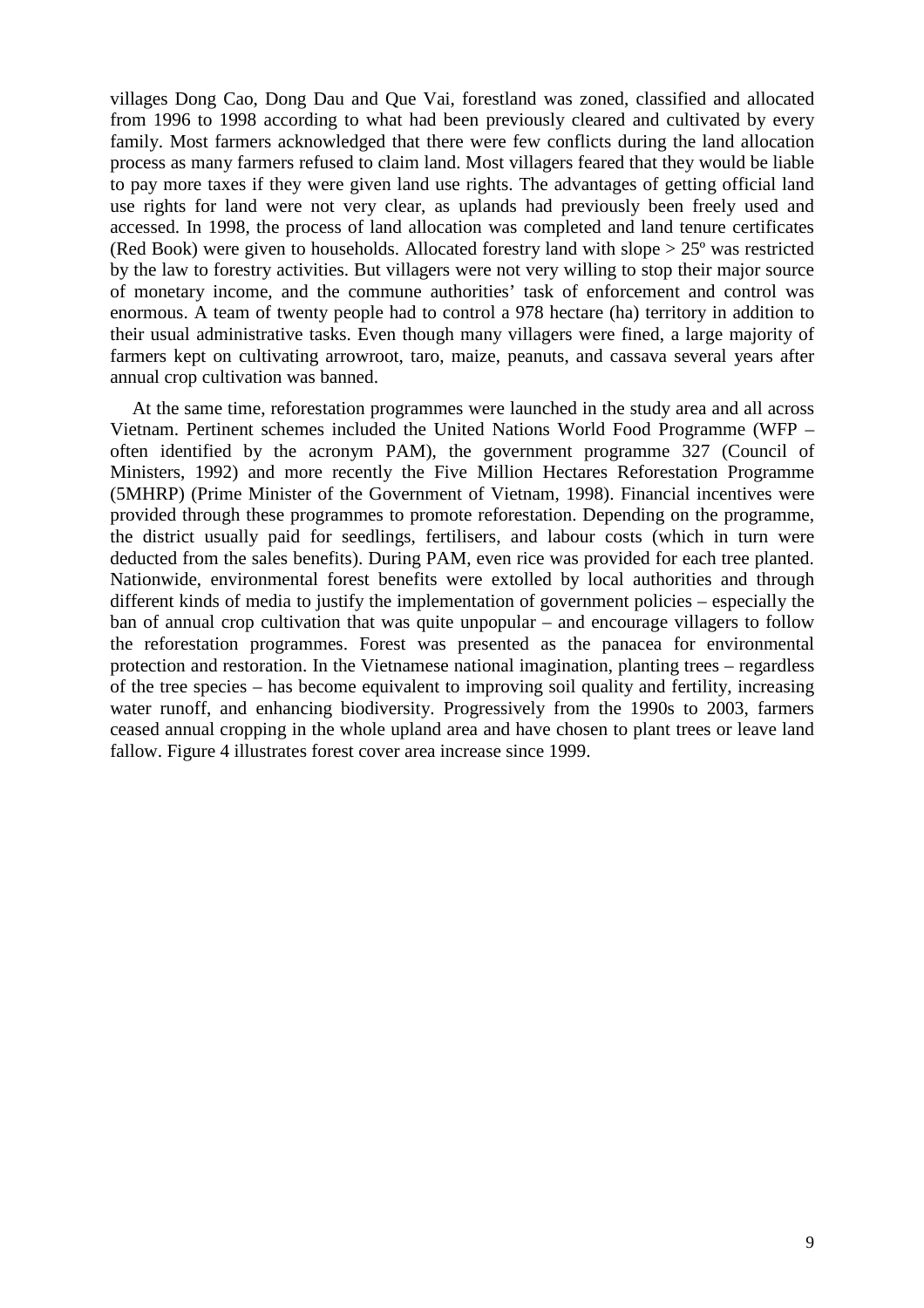

Figure 4. Proportion (%) of planted forest area of the total forestland area in Tien Xuan commune from 1999 to 2005

# **4. An institutional analysis to understand land use changes**

#### The end of annual cropping

As reforestation coincided with the implementation of national land policies, one could presume that forestland allocation and reforestation programmes attained the pursued official objectives: to encourage reforestation by households. In a first approach to identify the range of factors that had led to reforestation, we asked farmers what were the reasons for stopping annual crop cultivation in the uplands (Table 2).

Table 2. Driving forces leading to the end of annual crop cultivation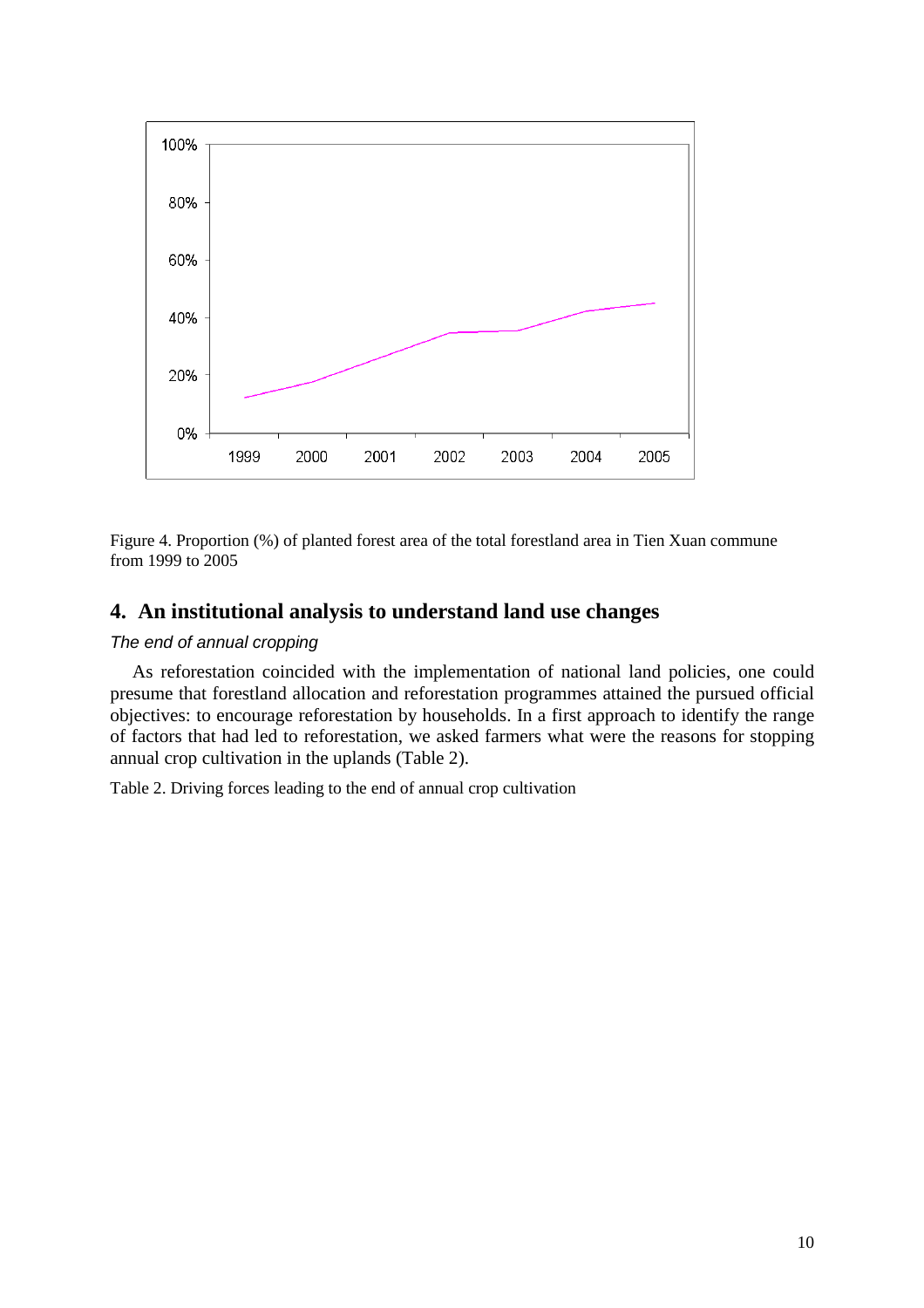| Reasons given by farmers <sup>a</sup>                   | Percentage of<br>respondents |
|---------------------------------------------------------|------------------------------|
| Damage caused by cows and buffaloes to crops            | 51%                          |
| Soil was poor                                           | 40%                          |
| It was forbidden (government ban)                       | 22%                          |
| They sold the land                                      | 13%                          |
| It is what others did                                   | 9%                           |
| Not enough labour force                                 | 8%                           |
| Low cassava selling prices / cultivation not profitable | 8%                           |
| Work was too hard                                       | 2%                           |
| They wanted to plant trees                              | 2%                           |

<sup>a</sup> Figures from a 45 household interviews sample.

Remarkably, results suggest that very few farmers (2%) stopped cultivating because they preferred to reforest. Poor soil fertility and inability to make grazing and cultivation activities coexist in the area appear to be the main reasons. However, the data needs further assessment before we can draw firm conclusions. When examining collected data from a chronological perspective, we found that farmers did not cease cultivating annual crops in the uplands at the same time. The end of cultivation ranged from the mid 1990s through to 2003, and the latest farmers stopped for different reasons than the first ones. The first group of farmers did so because they observed – through a decrease in yields, soil hardness, loss of the fertile toplayer of the soil and emergence of stones and rocks – that the soil had become very poor. We suspect that forestland allocation, by transforming rotational shifting cultivation systems with long fallow cycles to fixed cultivation systems, is partly responsible for this decrease in soil fertility (population pressure has not increased much in the same period). As a result, a few farmers decided to stop cultivating and let their land revert to a natural fallow. In the mid 1980s, when programme 327 was launched, some farmers decided to plant trees. The primary driver for land use changes was thus a decrease in soil fertility, and the resulting decrease in productivity. But, later on, of more significance was that the informal rules-in-use changed, in turn affecting costs and benefits of annual cropping systems.

The changes caused by these few farmers ceasing cultivation of annual crops impacted upon the informal collective arrangements governing cultivation and grazing cohabitation. The decision of some farmers to stop annual cropping created a domino effect with dramatic consequences on land use practices for all farmers. Farmers who stopped cultivating no longer needed to prevent cows and buffaloes from entering their plot. Neighbouring fields were damaged by marauding livestock with crop losses of up to 60%. Costs to protect one's individual parcel of cultivated land increased as land owners had to build fences individually. The costs of annual crop cultivation in the uplands became too high compared to expected benefits from sales of agricultural produce. Farmers could not move their fields as they could do before because land had been allocated. As a result all farmers progressively ceased cultivating annual crops. Changes in material conditions together with changes in rules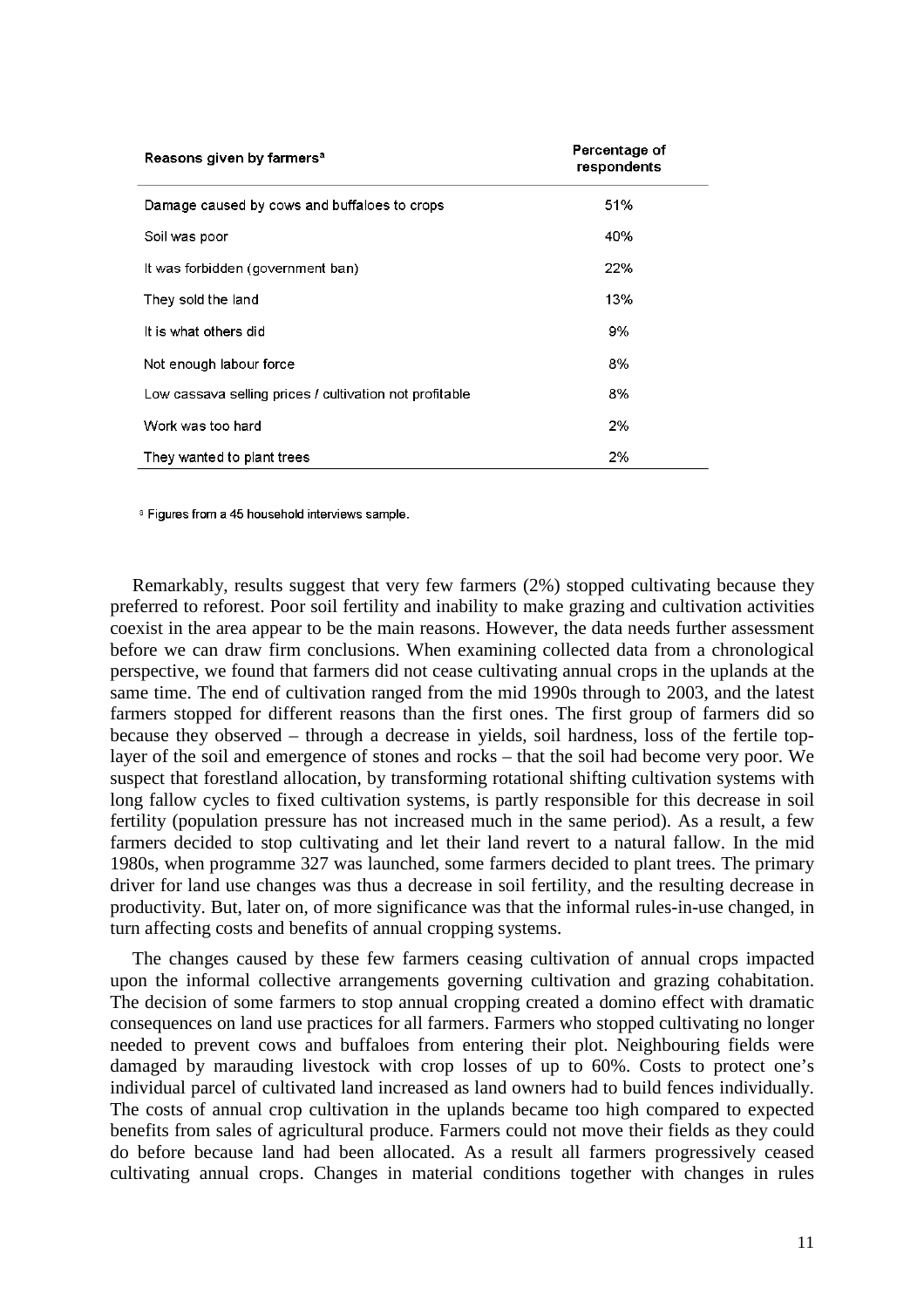governing land access affected costs and benefits of annual cropping. One can also speculate to what extent farmers were tempted to imitate the first farmers who had stopped and who were considered as the most innovative in the area. It is suspected that a norm-guided behaviour accelerated or amplified rational decisions.

#### Reforestation stage

As shown in table 2, the end of annual cropping was a first step in land use changes, and should be distinguished from the next step: reforestation. The reasons why farmers chose to plant trees were distinct from the factors that led to the end of annual cropping. During the interviews, farmers in the three villages were also asked why, once they stopped upland cultivation, they decided to plant trees. The most quoted reasons were the following: the soil was poor, so nothing else could grow (24%); it provided fuel wood (19%); it was subsidised through a government programme (19%); and they had no other choice (14%). As underlined by some farmers, no land-management option other than monoculture tree plantation was available, except fallow. Fallow was an important component of the former rotational cultivation system, but in the current private system, where each farmer had been allocated a small parcel of land (1.1 ha on average in Dong Cao), farmers tend to consider it as "wasted land". Reforestation thus appeared as the "least bad solution".

One can also wonder to which extent the discourses of the commune authorities on upland management and reforestation impacted on actors' perceptions of uplands and on final decisions. For instance, in Tien Xuan commune, villagers were told that forestland allocation was implemented by the government for ecological reasons (as stated by one Dong Cao villager):

#### *"because villagers have too much destroyed the mountains. Now we have to reforest to keep water in the mountains and to reduce soil erosion".*

Farmers were accused of being responsible for an alleged ecological disaster. They were singled out as the guilty ones and, following this argumentation, it was logical in people's consciousness that they had to atone for their faults by reforesting the hills. Farmers strongly believe that runoff from the watershed increases with forest cover. This belief is so entrenched in people's minds that some farmers use it to explain all land management problems. As an example, when asked why cassava yields had decreased in the uplands, a farmer replied that it was because there was not enough water in the soil because the forest had been cut. But scientific studies indicate that forests tend to reduce soil moisture because of higher transpiration (Calder, 1998; Forest Science Institute of Vietnam (FSIV) and International Institute for Environment and Development (IIED), 2002). Soil fertility decline due to soil erosion and/or nutrients plant uptake are more likely the primary and prominent factor for yield decrease in this area (Tran Duc Toan *et al.*, 2003). It is difficult to assess to what extent farmers' beliefs in the environmental benefits of forests influenced decisions to reforest, but they were powerful enough that today farmers rely more on these explanations than on their own observations.

A synthesis of the factors that led to land use changes is presented in Figure 5 with the IAD framework.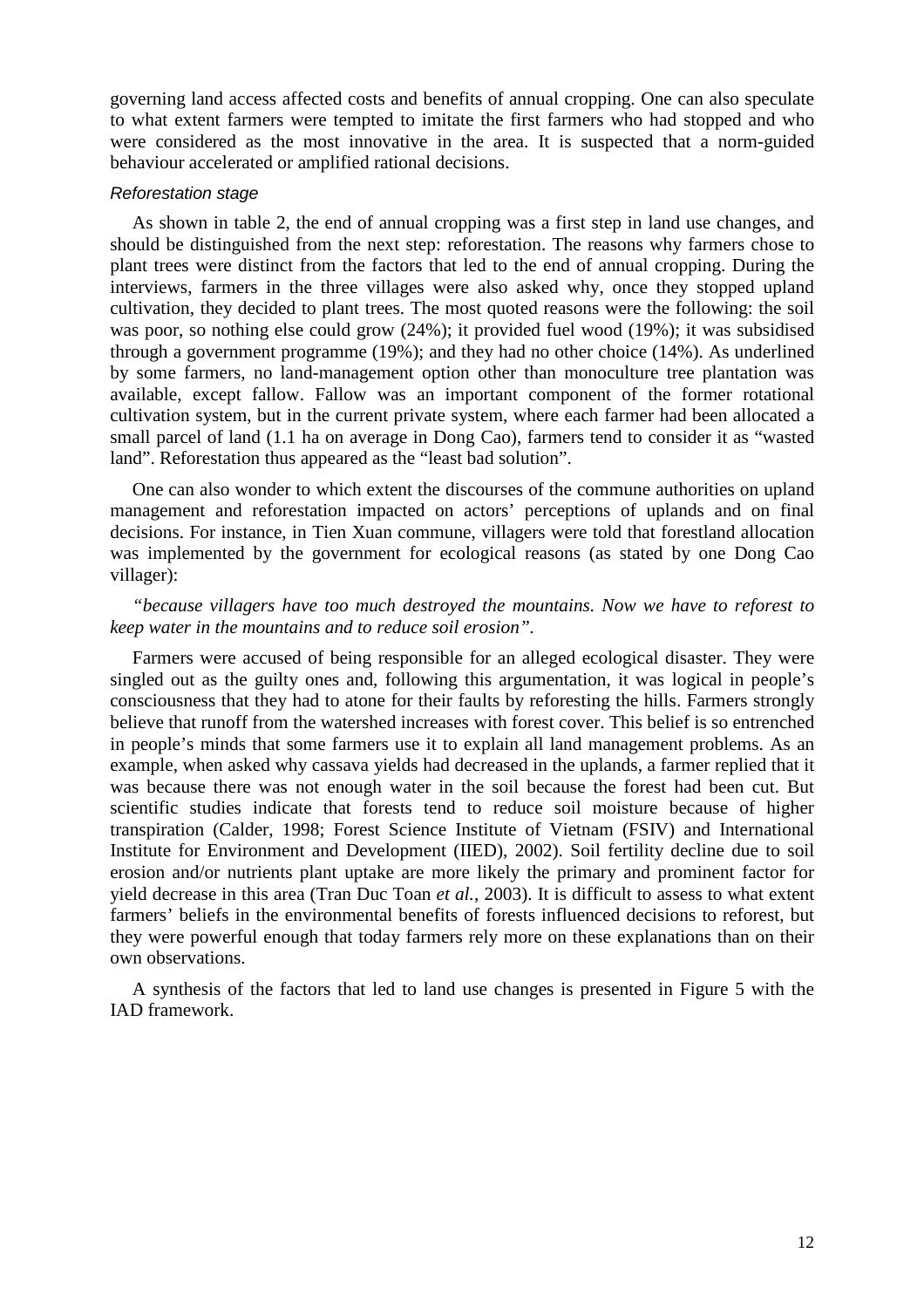

Figure 5. An institutional explanation of land use change using the modified IAD framework

The above framework underlines the range of factors involved in farmer's decision-making and resulting land use. However the chronological and logical linking of factors and impacts on the action arena is not apparent and needs to be specified. Firstly, a decrease in soil fertility which, we suspect, was amplified and accelerated by the shift to fixed cultivation induced by land allocation (arrow 1a in Figure 5) led a few farmers to stop annual cropping (arrow 2). Because of land allocation, rules for land access and use were less flexible (arrow 1b) and farmers could not relocate their parcels next to the farmers who wished to collaborate to protect annual crops from cattle damage. Thus, the decisions of a few farmers in turn led to the collapse of the local collective rule system that governed the cohabitation of cultivation and grazing (arrow 3). This led a large majority of farmers to cease annual cropping (arrow 4). During a second stage, external factors including incentives provided by reforestation programmes (arrow 5a), and to a certain extent new beliefs on forests' benefits (arrow 5b), impacted on the choice of the alternative land use. Choice of the new land use was reinforced by a certain degree of imitation among farmers who tend to choose options already applied by a majority (arrow 5c). Soil fertility decrease and the disruption of local institutions were prominent and decisive factors for land use changes. Other factors such as economic conditions (rising opportunities for wage labour, low selling prices for annual cropping) also participated in the final decisions but we would rather classify them as enhancing factors. They appeared not to be decisive factors, i.e. we believe that these factors alone would not have led to extended land-use change in the area.

This section has shown that the relative success of reforestation in the study area is not directly linked with the state policies designed to promote reforestation but rather results from the disruption of local land use systems by these policies. Tree plantations were not adopted as the preferred option compared to annual cropping but only when there was no other possible option left. One can thus wonder how sustainable this new land-use option is.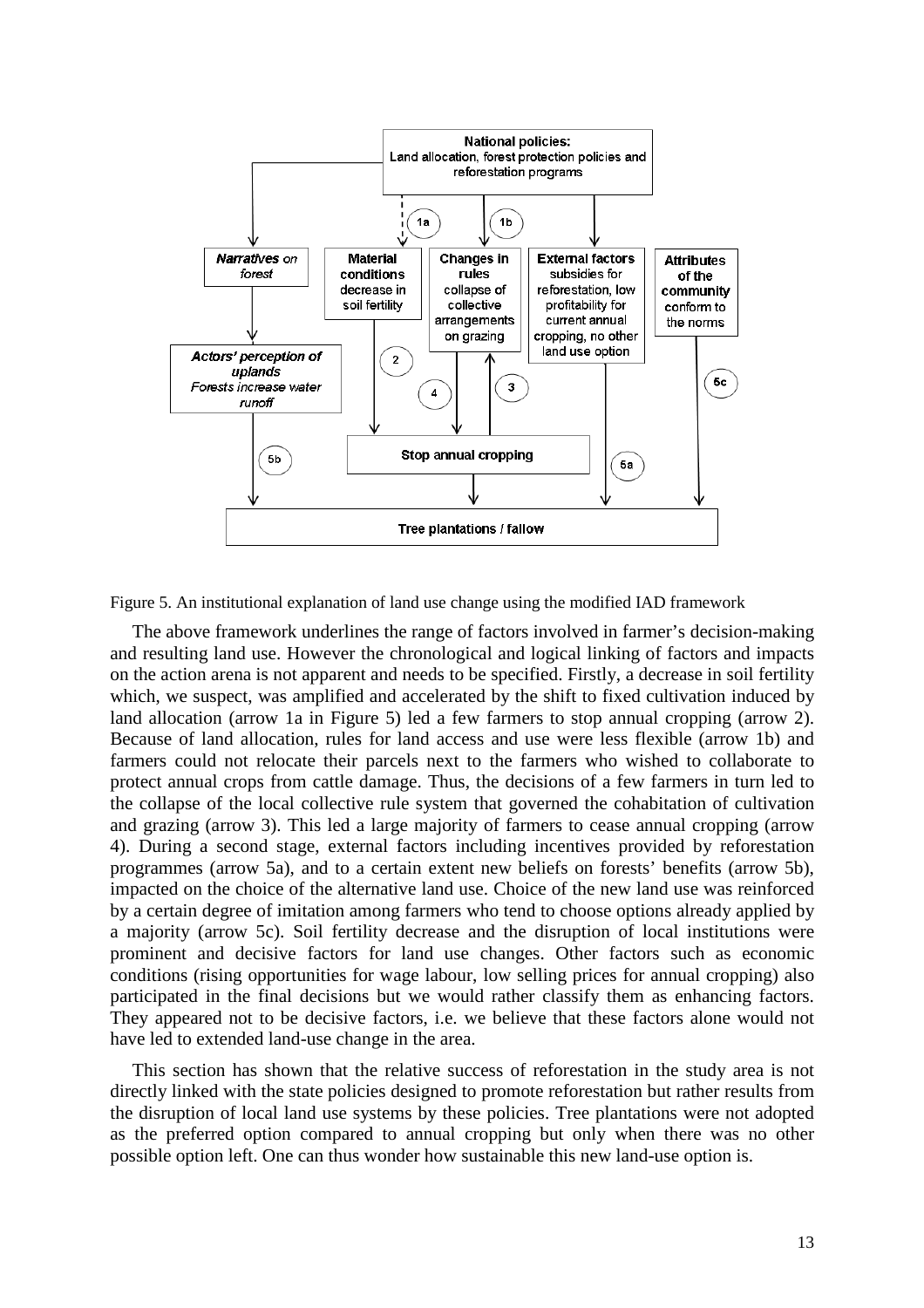#### Tree plantations: a sustainable option?

Many studies (e.g. 2001; Gomiero *et al.*, 2000; Ngo Thi Minh Hang, 1995; Rerkasem, 2003; World Bank *et al.*, 2004) have seriously challenged the financial attractiveness of smallholders' forest plantations in Vietnam. The main arguments are that farmers lack information on market conditions and connections with merchants. Some authors also recommend a minimum size for allocation to ensure economic viability of tree plantations (Neef and Schwarzmeier, 2001). We examine from a farmer's perspective the sustainability of exotic tree plantations in the case study area under current economic conditions. We discuss the economic efficiency and equity of tree plantations which are managed as private land use systems. In two of the three investigated villages, tree plantations have already been abandoned for other land use options by many farmers. In Dong Cao, a large majority of villagers sold their land to Hanoian and to the commune extension worker. In Que Vai, thirteen families started planting sweet bamboo shoots mixed with chicken breeding and peanut and cassava cultivation under a district subsidised project. The following variables tend to demonstrate that this trend will be reinforced in the following years. First, information regarding land use rights is quite poor: most farmers who engaged in a reforestation programme with the State Forest Enterprise do not know when they will be allowed to cut trees and to whom they will sell the wood. Second, when farmers receive support from the government in the establishment of new plantations they cannot choose which species to plant. Government only provided acacia or eucalyptus saplings. In addition to poor yield, farmers observed that eucalyptus degraded the soil, which has been supported by scientific studies (e.g. Jackson *et al.*, 2005). Finally, very few farmers are satisfied with the financial benefits provided by forestry. Although, compared to other northern provinces of Vietnam, the economic environment is quite favourable in Luong Son district (due to the proximity with Bai Bang paper mill) farmers complain about income irregularity – with harvesting only occurring every five to seven years. The economic efficiency of new land use systems is not perceived as satisfactory.

Equity was assessed by exploring perceptions of different groups of actors: women, young people, rich, average, and poor farmers. Table 3 presents an extract from the table that was made by the women's group during a focus group exercise. Participants were asked to list all natural resources used by village inhabitants (Table 3). In the first column, they weighted each natural resource according to its importance for villagers' livelihoods. In the second, third and fourth column, they were asked to weight their relative importance for the following group of villagers: poor villagers, average villagers, and rich villagers. Importance was ranked on a scale of 0 to 10, with 0 given to the lowest importance. Table 3 further supports the above assumption that exotic tree plantations are considered relatively unimportant for people's livelihoods. It also suggests that these are only profitable for the richest farmers.

Table 3. Use of natural resources in Que Vai, women's focus group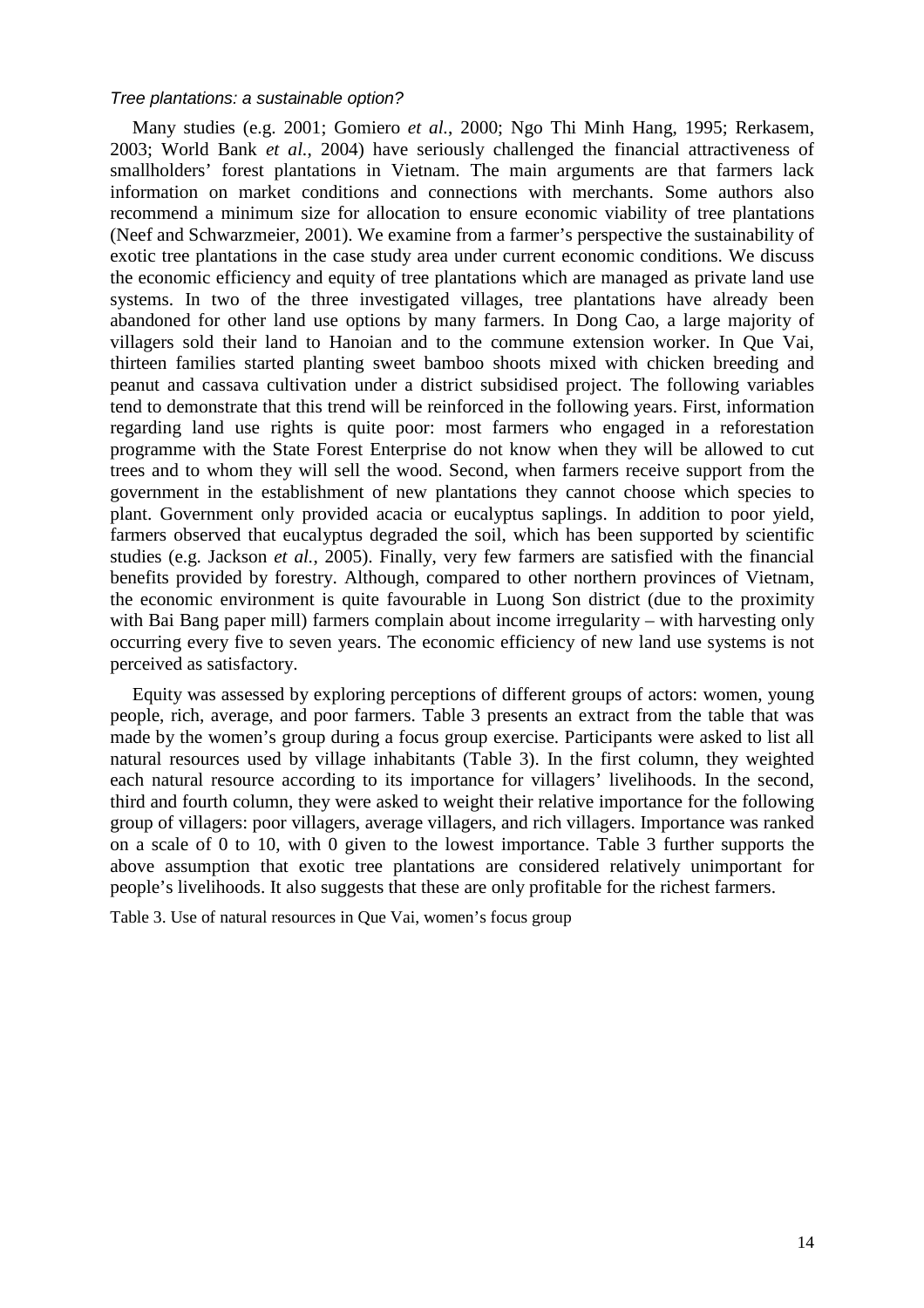| Importance ranking             | All villagers | Poor<br>villagers | Average-<br>income<br>villagers | <b>Rich</b><br>villagers |
|--------------------------------|---------------|-------------------|---------------------------------|--------------------------|
| Forest wood                    | 0             | 10                | 4                               | 3                        |
| Wild bamboo shoots             | 8             | 9                 | 5                               | 3                        |
| Banana tree leaves             | 3             | 10                | 0                               | 0                        |
| Water springs                  | $\Omega$      | 0                 | 0                               | 0                        |
| Cultivated bamboo shoots       | 3             | 5                 | 5                               | 5                        |
| Eucalyptus, acacias, styrax    | 4             | 0                 | 0                               | 5                        |
| Grazing land                   | 9             | 5                 | 5                               | 10                       |
| Garden (fruits and vegetables) | 7             | 3                 | 3                               | 10                       |
| Rice                           | 10            | 9                 | 9                               | 10                       |
| Maize and sweet potatoes       | 8             | $\Omega$          | 0                               | 5                        |
| Medicinal plants               | 3             | 7                 | 4                               | 4                        |

These assumptions were reinforced by the discussions and results of exercises organised with the other focus groups. The other groups were asked to list sources of incomes for villagers and to rank them according to their importance. The group of young people did not mention tree plantations in the list of activities but "merchant of wood" was considered as an averagely important source of income (ranked the  $6<sup>th</sup>$  most important out of ten activities). The group of poor farmers did not mention tree plantations in the list of sources of incomes in the village. The group of average farmers ranked it as one of the least important activities in the village. For rich farmers, tree plantations were ranked as a relatively attractive option (sixth out of ten). The commune extension worker decided to plant various tree species with high market values on his land and has expected these will bring substantial benefits – though ironically, when interviewed, he justified his choice not on the basis of economic reasons but via ecological arguments. Yet, it appeared that only a few rich farmers had fully benefited from forest plantations. This group of society had access to information, financial capital, was able to make long term investment, and was socially well connected. These results confirm much of what a liberal economist would anticipate.

# **5. Contextualizing results**

As clearly emphasised in Gray (1999), different scales of analysis can lead to different interpretations. A regional study might have suggested that forest cover expansion in Hoa Binh province is correlated with the implementation of policies. In a sense, this would be true, as forestland allocation was partly responsible of the disruption of traditional local land use systems, which in turn led to the end of annual cropping. But a macro level study would not have explained why policies resulted in reforestation. Standing at the land user decisionmaking level, we argue that local factors have been prominent over government policies in land use change. Policies had an impact but not in the way that had been planned by policymakers. Our understanding of land use changes seriously questions the sustainability of forestland policies in attaining their objectives. Several local level studies reach similar conclusions. Sikor (2001) also previously challenged the link between upland allocation and the observed forest expansion in Northwest Vietnam. He argued that reforestation was mainly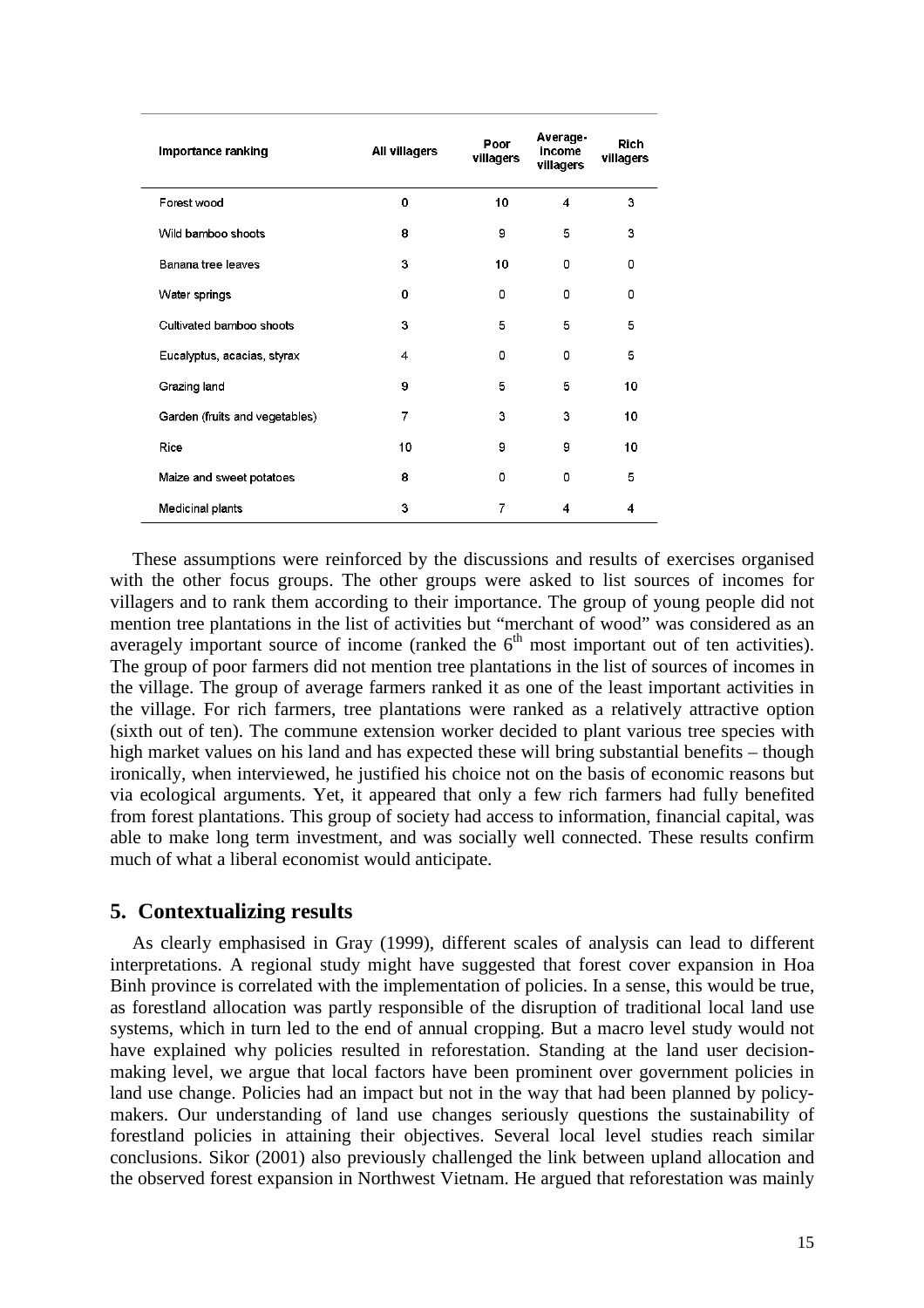the result of changing markets and technology, which had led to agricultural intensification in the lowlands and had relieved pressure on the uplands. Recently, Tran Ngoc Thanh and Sikor (2006) reported the central role of the existing local distribution of power in transforming formal land use rights devolved through forest land allocation into actual rights and practices. Sowerwine (2004) has also emphasised the importance of micro level factors over national policies in forest property relations. She argues that forest imagined and policed by the State does not match forest reality as experienced and represented by local people.

Indeed, in a first approach<sup>9</sup> to linking the operational level with the constitutional level, we also observe that forestland policies in Vietnam rely to a large extent on false or exaggerated narratives. The inability of upland communities to manage land and forest has been a recurrent argument worldwide to justify land use interventions (Blaikie and Brookfield, 1987; Forsyth, 2003; Ives *et al.*, 2002) and has provided the rationale for settlement policies and forest land allocation in Vietnam. Shifting cultivation practised by ethnic minority groups has been pointed out as the major cause of deforestation and land degradation, and consequently banned. Similarly, in the Himalayas region (Blaikie and Muldavin, 2004), despite new scientific evidence on the causes of deforestation (De Koninck, 1997; Do Dinh Sam, 1994; Lang, 2001), beliefs remain and national policies have not changed. Another sustaining narrative on which Vietnamese and other countries' reforestation policies are based is the universal character of ecological and environmental benefits of forests. Internationally, many scientists (e.g. Calder, 1998, 2005; Hamilton and Pearce, 1988; Jackson et al., 2005; Walker, 2002) have for a long time questioned some of the commonly accepted links between forests, hydrology and soil erosion. In spite of international evidence confirmed by Vietnamese studies (e.g. Forest Science Institute of Vietnam (FSIV) and International Institute for Environment and Development (IIED), 2002), falsely universal assumptions such as "forests always reduce erosion" and "forests increase water runoff" are solidly ingrained in the Vietnamese policy-making and academic arenas.

This reliance on false or simplistic premises has led to two outcomes. Firstly, by ignoring the value of indigenous practices, policies have considerably disrupted existing local management systems. State-led forestland allocation has instituted a land use system where all land is either state-owned or private with no consideration of traditional common land use practices. Many countries worldwide have undertaken similar interventions, under the justification of Hardin's "tragedy of the commons" (Hardin, 1968). The argument is that common natural resources require the intervention of external forces in their management otherwise they will be overexploited. However, in many cases new external regulations designed to control access and use of the forest were not sufficient to ensure that they were respected and so led to the creation of open-access resources instead of common property resources (Ostrom, 1990). Generally, the new land management systems imposed by the State have had a high degree of disruptive influence over local institutions and have led to complex causality chains and unpredictable outcomes, as is illustrated by our case study. Indeed, thus far, no scientific study has been able to establish the link between forestland allocation and reforestation in Vietnam. Allocation of forestland to communities (rather than households or individuals) has been introduced in the revised Law on Forest Protection and Development (National Assembly of Vietnam, 2004), but implementation is slow because of entrenched beliefs on the backwardness of ethnic minority groups.

Secondly, reforestation, supported by simplistic narratives on the environmental benefits of forest, has become a goal *per se* (Tomich et al., 2004). The assessment of the 5MHRP success at the provincial and national level is exclusively based on the area of forest cover and little attention has been given to forest quality and to the actual environmental benefits of the

 9 This will be tackled more comprehensively in a future analysis relying on a political ecology approach.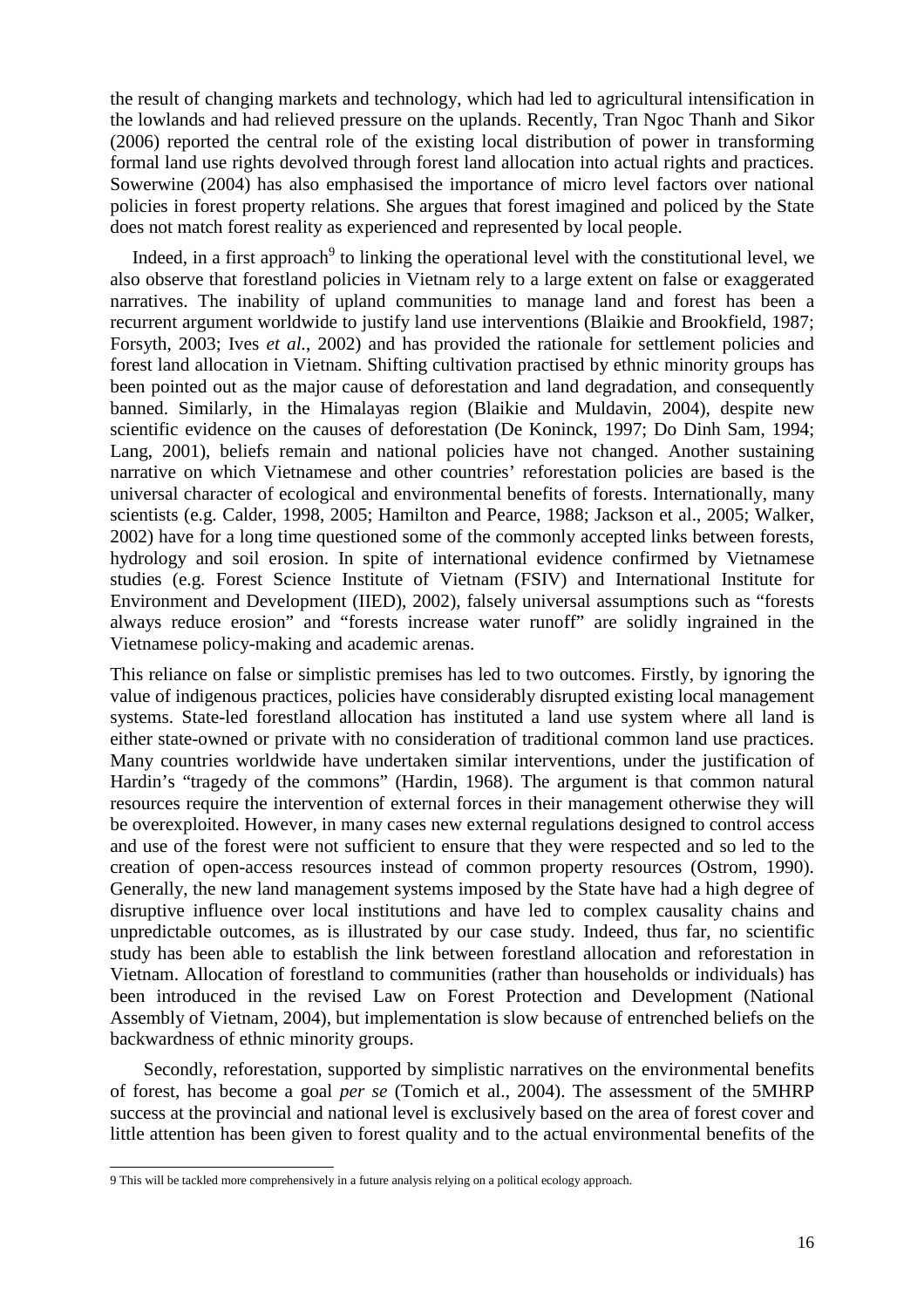newly established forest. Recently, the state-owned source of information, Viet Nam News Agency, announced that four provinces had increased their forest cover over  $60\%$ <sup>10</sup> (Viet Nam News Agency, 2006). Attaining this target is presented as a victory, but there is no mention of the benefits of reaching 60% forest cover. The environmental benefits of the newly established plantations are disputable. The tree species that have been planted under the state reforestation programmes since the 1990s are dominated by few fast-growing species: eucalyptus, acacias and pines (Nguyen Van San and Gilmour, 1999). These monoculture tree plantations have little value from a biodiversity point of view. Plantations might even have adverse environmental effects including reduced stream flows and soil acidification (Jackson *et al.*, 2005). Ironically, although the government currently supports the establishment of exotic tree plantations throughout the country, former president Tran Duc Luong called on scientific support to overcome water shortages that regularly occur during the dry season in the northern mountainous region (Viet Nam News Source, 2006).

### **6. Conclusion**

Our study differs from previous studies on land use change in Vietnam by focusing on the role of local and informal institutions. We showed that reforestation in the study area was not a direct response to the government policies designed to promote reforestation. Forestland allocation policy played a major role in land use changes but not because it provided the right incentives for farmers to reforest. Rather, it was because forestland allocation disrupted local institutions and collective land use systems. Material incentives provided by the government to reforest played a role in the establishment of trees plantations by farmers in the area but only after annual cropping was no longer viable. Reforestation was chosen as a last resort. Not surprisingly, our analysis of farmers' perception of tree plantations suggest that under current conditions, tree plantations are unlikely to last as a viable option, except for the richest farmers. By highlighting determinants that have been given little consideration in land use change literature, we have provided a number of lessons that can be applied in designing further research on land management.

Firstly, we demonstrated that an institutional approach coupled with an historical perspective was particularly efficient in disentangling a complex story of land use changes. This is particularly pertinent to environments controlled by a high level of human interaction. We defend the suitability of using the IAD framework in similar contexts. The historical perspective proposed here was necessary to realize how a feedback effect took place between some factors and the action arena. Although it was not explored in much detail in the present paper, the consideration of the narratives that are conveyed within policies also emerged as a promising avenue for further research. We observed that these narratives have strongly impacted the collective imagination. Using the IAD framework also highlighted the importance of considering community dynamics. The demise of annual crop cultivation was not only the result of isolated individual behaviour but also the consequence of the collapse of the collective framework that linked farmers and land-management systems. It was thus crucial to use a framework that could combine household patterns with community trends.

Secondly, we support the need for local studies. Policy implementation in areas where local factors are very diverse (in northern Vietnam they considerably differ from a biophysical, cultural and social point of view) may follow multiple paths of interpretation. Considering driving forces at only the macro-scale level might blanket complex decisionmaking processes and lead to erroneous conclusions. From a higher scale of analysis, it was tempting to conclude that reforestation programmes and forestland allocation policies had led

 10 As mentioned in the introduction, these figures are put under question by many observers.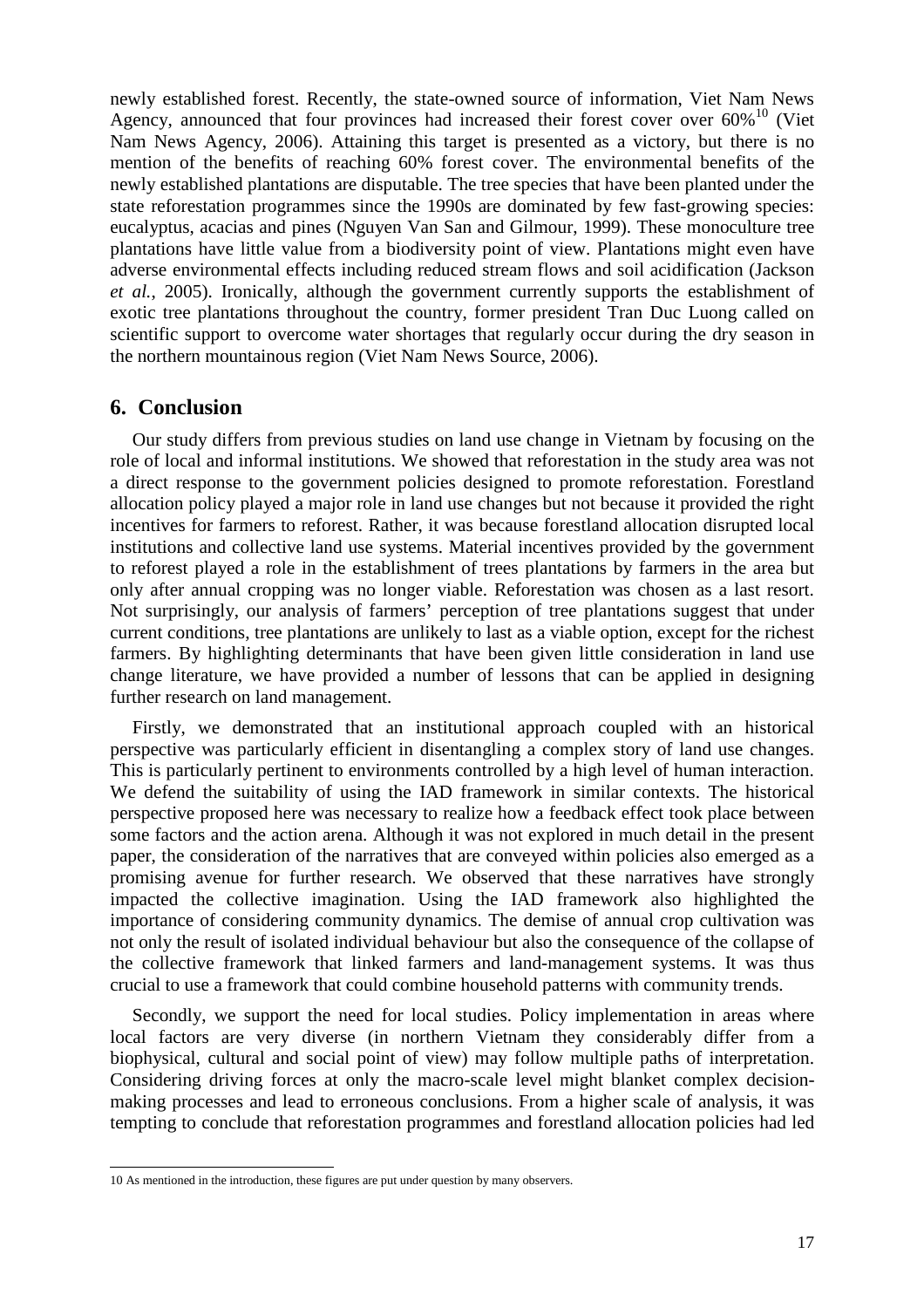to the expected and pursued objectives of increasing reforested areas in the studied territory. Only a detailed examination of factors at the local level could provide an accurate understanding of land use changes. This report ascertains that whilst national policies had an indirect impact on land use changes through the disruption of land institutions, local factors (in our case study: soil fertility, local rules governing upland management) were prominent in explaining land use history. In addition, the examination of how local factors interfere with state interventions is all the more essential when the latter rely on false assumptions that do not fit with the local reality. In such a context, interference is likely to be particularly diverse and complex.

## **Acknowledgements**

The first author particularly thanks Prof. Ian Calder and Dr. Andy Large from Newcastle University who provided scientific guidance and friendly support. Thanks to: Dr. Didier Orange and Dr. Tran Duc Toan for their trust; Emmanuel Pannier and Nguyen Duy Phuong who assisted in the collection of field data; two anonymous referees, Dr. Tran Duc Vien and Dr. Andrew Noble for their constructive comments; and all farmers who were interviewed.

Special acknowledgement of financial support is attributed to: The British Council for awarding an Entente Cordiale scholarship, the French "Fondation Marcel Bleustein-Blanchet" for awarding a "Bourse pour la Vocation" scholarship, the International Water Management Institute (IWMI) and the Institute of Research for Development (IRD) through the MSEC research programme and the French Ministry of Foreign Affairs through the DURAS project.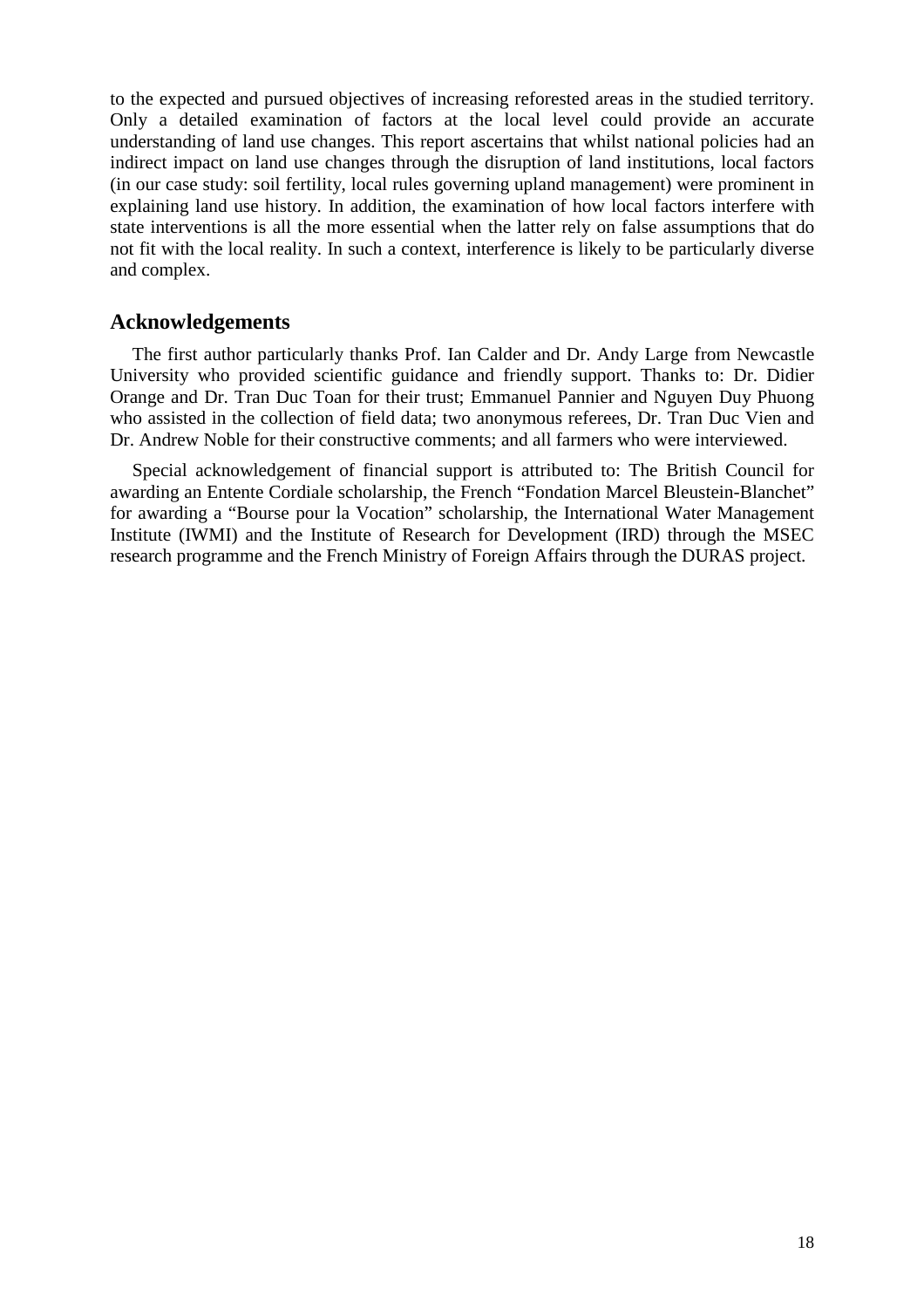# **References**

2001. Five Million hectare Reforestation Program Partnership. Synthesis report. Ministry of Agriculture and Rural Development. International Cooperation Department. 5MHRP Partnership Secretariat, Hanoi.

Agarwal, C., Green, G.M., Grove, J.M., Evans, T.P., Schweik, C.M., 2002. A Review and Assessment of Land-Use Change Models: Dynamics of Space, Time and Human Choice. Gen. Tech. Report NE-297. U.S. Department of Agriculture, Forest Service, Northeastern Research Station Newton Square, PA

American Forest & Paper Association, 2004. China's Subsidization of its Forest Products Industry. American Forest & Paper Association, Washington DC.

Bacha, C. J. C., 2003. The Determinants of Reforestation in Brazil. Applied Economics 35 (2), 631-639.

Barney, K., 2005. Central Plans and Global Exports: Tracking Vietnam's forestry commodity chains and export links to China. China and Forest Trends in the Asia Pacific Region: Implications for forests and livelihoods. Washington D.C: Forest Trends.

Blaikie, P.M., Brookfield, H.C., (Eds), 1987. Land Degradation and Society. Methuen, London.

Blaikie, P.M., Muldavin, J.S.S., 2004. Upstream, Downstream, China, India: The politics of environment in the Himalayan region. Annals of the Association of American Geographers 94 (3), 520-548.

Bray, D.B., Ellis, E.A., Armijo-Canto, N., Beck, C.T., 2004. The Institutional Drivers of Sustainable Landscapes: A case study of the `Mayan Zone' in Quintana Roo, Mexico. Land Use Policy 21 (4), 333-346.

Calder, I.R., 1998. Water-resource and Land-use Issues. SWIM Paper 3, International Water Management Institute (IWMI), Colombo, Sri Lanka

Calder, I.R., 2005. Blue Revolution. Earthscan Publications Ltd, London.

Council of Ministers, 1992. On Policies for the Use of Bare Land, Denuded Hills, Forests, Alluvial Flats, and Water Bodies. Decision 327-CT. Official Gazette. , Hanoi.

De Koninck, R., 1997. Le Recul de la Forêt au Viet Nam. IDRC, Ottawa.

Dequech, D., 2006. The New Institutional Economics and the Theory of Behaviour Under Uncertainty. Journal of Economic Behavior & Organization 59 (1), 109-131.

Dinh Duc Tuan, 2005. Forestry, Poverty Reduction and Rural Livelihoods in Vietnam. Labour and Social Affair Publishing House, Hanoi.

Do Dinh Sam, 1994. Shifting Cultivation in Vietnam: Its social, economic and environmental values relative to alternative land use. IIED Forestry and Land Use Series No. 3, International Institute of Environment and Development, London.

Forest Science Institute of Vietnam (FSIV), International Institute for Environment and Development (IIED), 2002. Do Forests Protect Watersheds? A short summary of current thinking on the links between land use, hydrological functions of watersheds and local livelihoods in Vietnam. IIED, London.

Forsyth, T., 2003. Critical Political Ecology. The politics of environmental science. Routledge, New York.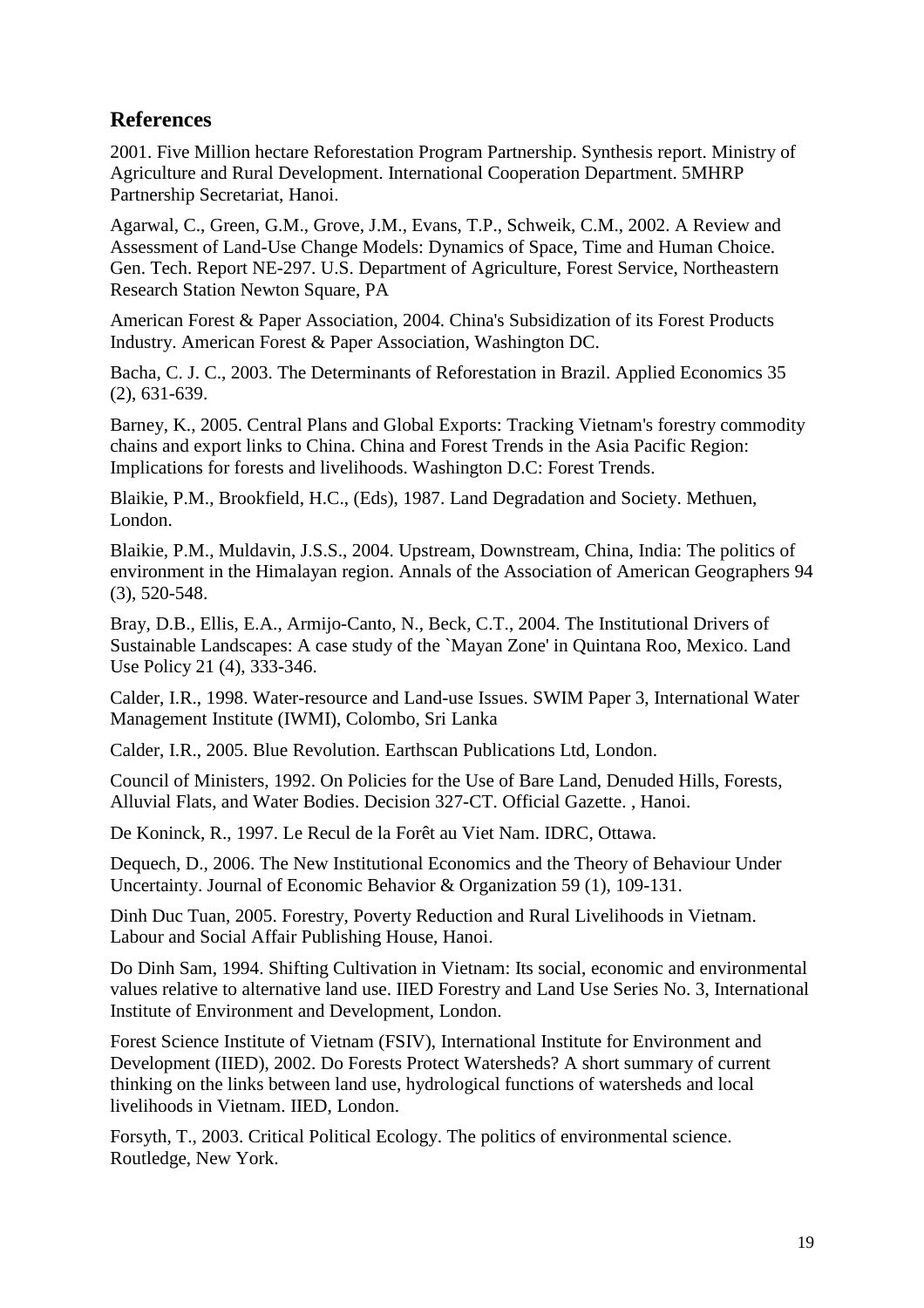Frohlich, N., Oppenheimer, J., Bond, P., Boschman, I., 1984. Beyond Economic Man: Altruism, Egalitarianism, and Difference Maximizing. The Journal of Conflict Resolution 28  $(1), 3-24.$ 

General Statistics Office of Vietnam, 2006. Statistical data. Agriculture, Forestry and Fishery. General Statistics Office of Vietnam, Hanoi.

Geoghegan, J., Villar, S.C., Klepeis, P., Mendoza, P.M., Ogneva-Himmelberger, Y., Chowdhury, R.R., Turner II, B.L., Vance, C., 2001. Modeling Tropical Deforestation in the Southern Yucatan Peninsular Region: Comparing survey and satellite data. Agriculture, Ecosystems & Environment 85 (1-3), 25-46.

Gibson, C.C., McKean, M.A., Ostrom, E., (Eds), 2000. People and Forests: Communities, institutions, and governance. MIT Press, Cambridge, Mass.

Gomiero, T., Pettenella, D., Trieu, G.P., Paoletti, M.G., 2000. Vietnamese Uplands: Environmental and socio-economic perspective of forest land allocation and deforestation process. Environment, Development and Sustainability 2 (2), 119-142.

Gray, L.C., 1999. Is Land Being Degraded? A multi-scale investigation of landscape change in southwestern Burkina Faso. Land Degradation and Development 10 (4), 329-343.

Hamilton, L.S., Pearce, A.J., 1988. Soil and Water Impacts of Deforestation. In: Ives, J.D., Pitt, D.C., (Eds), Deforestation. Social dynamics in watersheds and mountain ecosystems. Routledge, New York, pp. 75-98.

Hardin, G., 1968. The Tragedy of the Commons. Science 162 (3859), 1243-1248.

Ives, J.D., Messerli, B., Janski, L., 2002. Mountain Research in South Central Asia: An overview of 25 years of UNU's Mountain Project. Global Environmental Research 6 (1), 59- 71.

Jackson, R.B., Jobbagy, E. G., Avissar, R., Roy, S.B., Barrett, D.J., Cook, C.W., Farley, K.A., le Maitre, D.C., McCarl, B.A., Murray, B.C., 2005. Trading Water for Carbon with Biological Carbon Sequestration. Science 310 (5756), 1944-1947.

Janssen, M.A., (Ed), 2002. Complexity and Ecosystem Management: The theory and practice of multi-agent systems. Edward Elgar Publishers, Cheltenham, UK.

Jianchu, X., Xihui, A., Xiqing, D., 2005. Exploring the spatial and temporal dynamics of land use in Xizhuang watershed of Yunnan, southwest China. International Journal of Applied Earth Observation and Geoinformation 7 (4), 299-309.

Kiser, L., Ostrom, E., 1982. The Three Words of Action: A metatheoretical synthesis of institutional approaches. In: Ostrom, E., (Ed), Strategies of Political Inquiry. Sage, Beverly Hills (CA), pp. 179-222.

Lang, C., 2001. Deforestation in Vietnam, Laos, and Cambodia. In: Vajpeyi, D.K., (Ed), Deforestation, Environment, and Sustainable Development: A comparative analysis. Praeger, London, pp. 111-137.

Leach, M., Mearns, R., Scoones, I., 1999. Environmental Entitlements: Dynamics and institutions in community-based natural resources management. World Development 27 (2), 225-247.

Lovell, C., Mandondo, A., Moriarty, P., 2002. The Question of Scale in Integrated Natural Resources Management. Conservation Ecology 5 (2), 25.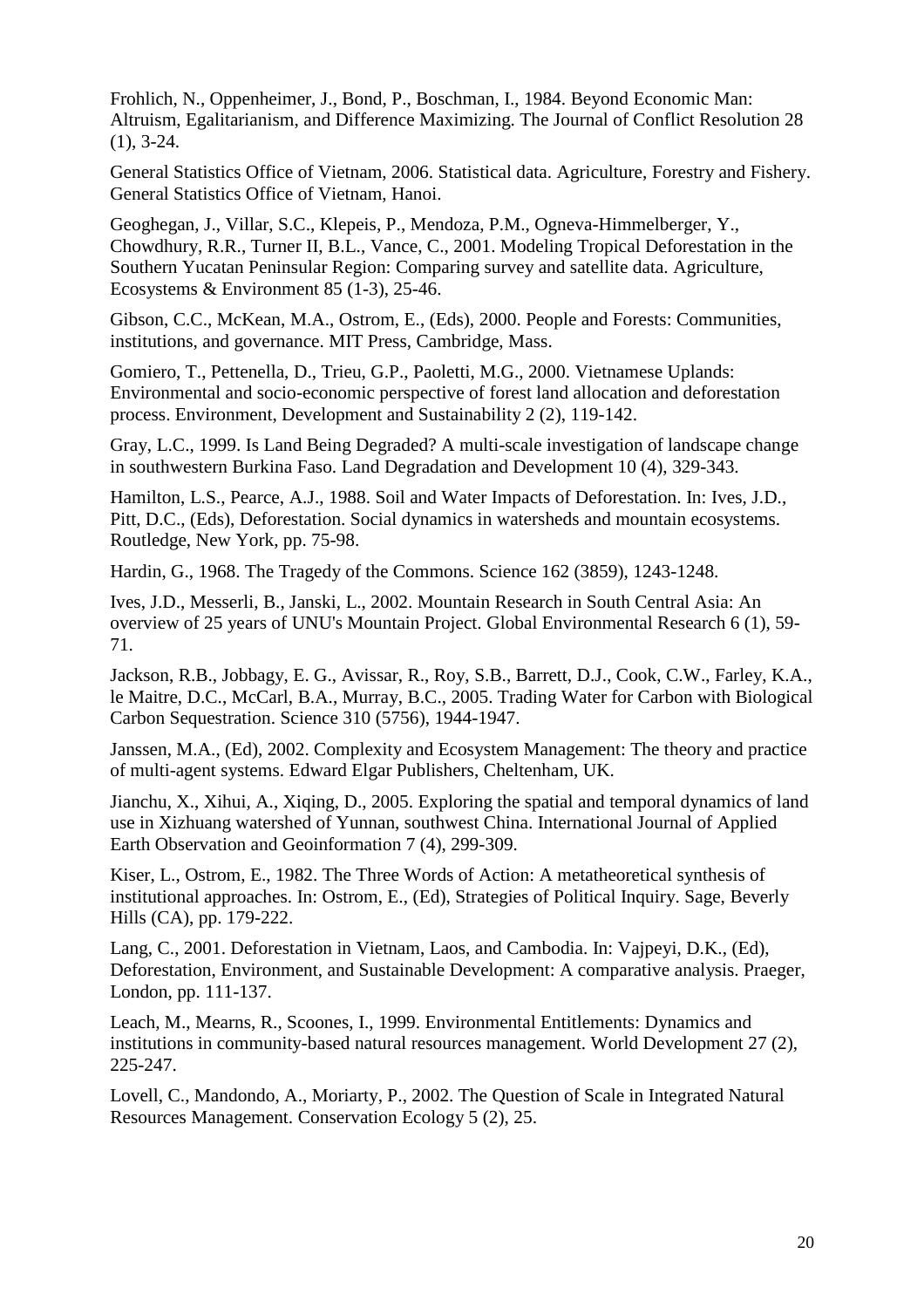Manson, S., 2006. Land use in the southern Yucatan peninsular region of Mexico: Scenarios of population and institutional change. Computers, Environment and Urban Systems 30 (3), 230-253.

McCusker, B., Carr, E.R., 2006. The co-production of livelihoods and land use change: Case studies from South Africa and Ghana. Geoforum 37 (5), 790-804.

Messer, N., Townsley, P., 2003. Local Institutions and Livelihoods: Guidelines for analysis. Food and Agriculture Organisation, Rome.

Muller, D., Epprecht, M. and Sunderlin, W.D., 2006.Where are the poor and where are the trees?: targeting of poverty reduction and forest conservation in Vietnam. Center for International Forestry Research (CIFOR), Bogor, Jakarta, Indonesia.

Muller, D., Zeller, M., 2002. Land Use Dynamics in the Central Highlands of Vietnam: A spatial model combining village survey data with satellite image interpretation. Agricultural Economics 27 (3), 333-354.

National Assembly of Vietnam, 1991. Law on Forest Protection and Development. In: National Assembly of Vietnam, (Ed). Legal Publishing House, Hanoi.

National Assembly of Vietnam, 2004. Law on Forest Protection and Development. Official Gazette, Hanoi.

Neef, A., Schwarzmeier, R., 2001. Land Tenure Systems and Rights in Trees and Forests: Interdependencies, dynamics and the role of development cooperation - case studies from mainland southeast Asia. Sector Project: Importance of land policy and land tenure in developing countries. GTZ.

Ngo Thi Minh Hang, 1995. A cost-benefit Analysis of Smallholder Investments in Reforestation in Coastal Vietnam. College of Business, Management Department. Boise State University, ID.

Nguyen Van San, Gilmour, D.A., 1999. Forest Rehabilitation Policy and Practice in Vietnam. National workshop. IUCN, Hoa Binh, Vietnam.

North, D.C., 1990. Institutions, Institutional Change and Organisations. Cambridge University Press, Cambridge.

Ostrom, E., 1990. Governing the Commons. The evolution of institutions for collective action. Cambridge University Press, Cambridge.

Ostrom, E., 1999. Institutional Rational Choice. An assessment of the institutional analysis and development framework. In: Sabatier, P.A., (Ed), Theories of the Policy Process. Westview Press, Boulder, Colorado, pp. 35-71.

Ostrom, E., 2005. Understanding Institutional Diversity. Princeton University Press, Princeton, NJ.

Ostrom, E., Gardner, R., Walker, J., 1994. Rules, Games & Common-pool Resources. The University of Michigan Press, Ann Arbor.

Prime Minister of the Government of Vietnam, 1998. On Objectives, Tasks, Policy and Organisation for the Implementation of the 5 Million Hectares Afforestation National Programme., Decision 661/QD-TTg Official Gazette, Hanoi.

Rerkasem, K., 2003. Uplands Land Use. In: Kaosa-ard, M., Dore, J., (Eds), Social Challenges for the Mekong Region. White Lotus, Bangkok, pp. 323-346.

Roe, E., 1994. Narrative Policy Analysis, Theory and Practice. Duke University Press, Durham; London.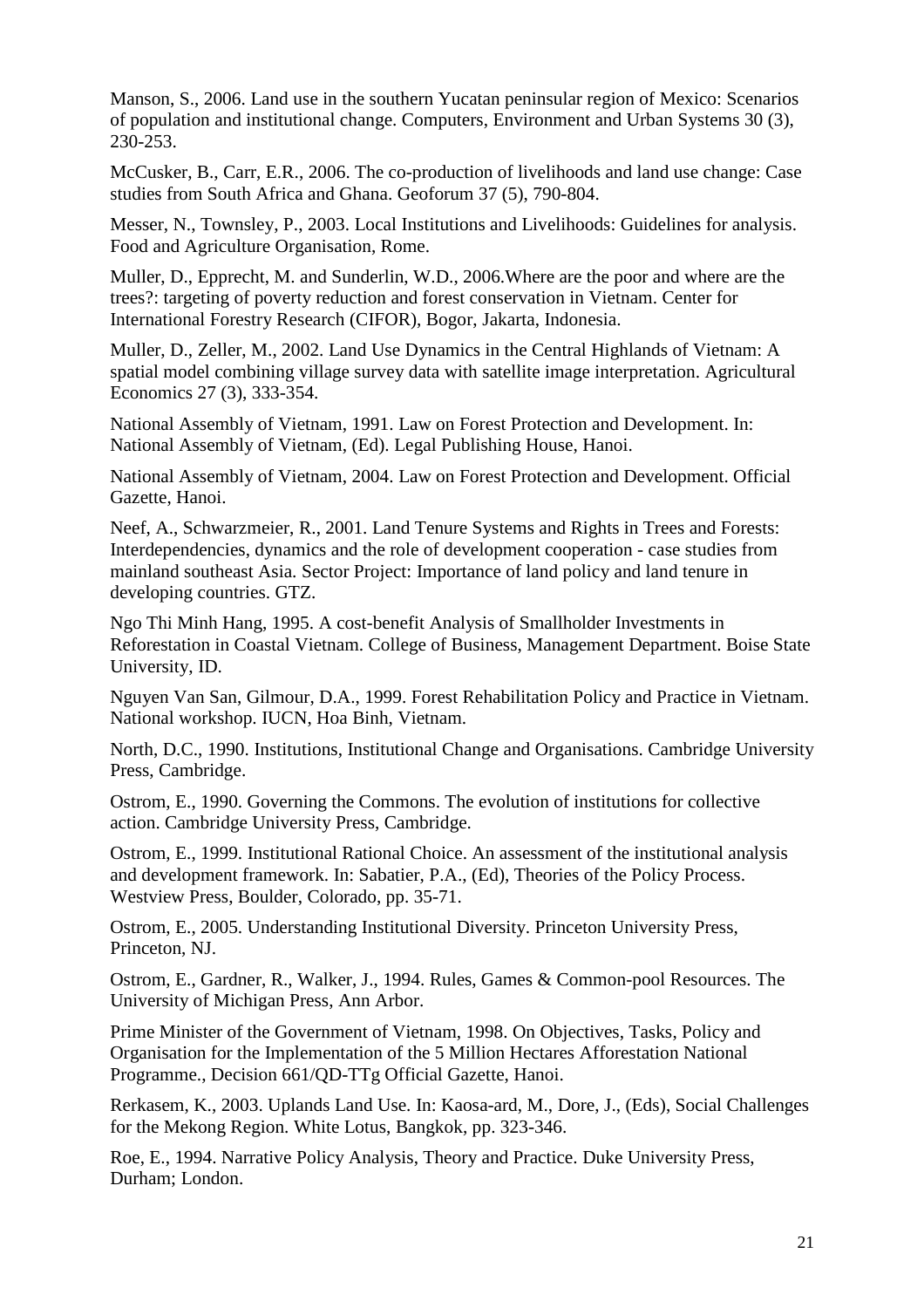Sikor, T., 2001. The Allocation of Forestry Land in Vietnam: Did it cause the expansion of forests in the northwest? Forest Policy and Economics 2 (1), 1-11.

Sowerwine, J., 2004. Territorialisation and the Politics of Highland Landscapes in Vietnam: Negotiating property relations in policy, meaning and practice. Conservation and Society 2 (1), 97-136.

Stocking, M. A., Murnaghan, N., 2001. Handbook for the Field Assessment of Land Degradation. Earthscan Publications Ltd, London.

Sunderlin, W.D., Huynh Thu Ba, 2005. Poverty Alleviation and Forests in Vietnam. Center for International Forestry Research (CIFOR), Bogor, Jakarta, Indonesia.

Tomich, T.P., Thomas, D.E., van Noordwijk, M., 2004. Environmental Services and Land Use Change in Southeast Asia: From recognition to regulation or reward. Agriculture, Ecosystems and Environment 104 (1), 229-244.

Tran Duc Toan, Orange, D., Podwojewski, P., Do Dui Phai, Thai Phien, Maugin, J., Pham Van Rinh, 2003. Soil Erosion and Land Use in the Dong Cao Catchment in Northern Vietnam. In: Maglinao, A.R., Valentin, C., Penning de Vries, F. (Eds.), From Soil Research to Land and Water Management: Harmonizing people and nature. Proceedings of IWMI-ADB Project Annual Meeting and 7th MSEC Assembly. IWMI. Southeast Asian Regional Office, Vientiane, Laos.

Tran Duc Toan, Thai Phien, Do Duy Phai, La Nguyen, 2001. Managing Soil Erosion for Sustainable Agriculture in Dong Cao Catchment. IWMI-ICRISAT-ADB Joint Annual Review and Planning Workshop for ADB-RETA 5803 and 5812, Hanoi.

Tran Duc Vien, Rambo, A.T., 2001. Social Organization. In: Le Trong Cuc, Rambo, A.T., (Eds), Bright Peaks, Dark Valleys. A comparative analysis of environmental and social conditions and development trends in five communities in northern Vietnam's northern mountain region. The national political publishing house, Hanoi, pp. 177-208.

Tran Ngoc Thanh and Sikor, T., 2006. From Legal Acts to Actual Powers: Devolution and property rights in the Central Highlands of Vietnam, Forest Policy and Economics*,* 8, (4), 397-408.

van den Bergh, J.C.J.M., Ferrer-i-Carbonell, A., Munda, G., 2000. Alternative Models of Individual Behaviour and Implications for Environmental Policy. Ecological Economics 32 (1), 43-61.

Viet Nam News Agency, 2006. Forest Coverage Reaches Over 60 Percent in Four Provinces, Hanoi.

Viet Nam News Source, 2005. International Partners Assist Forestry Sector. Viet Nam News, Hanoi.

Viet Nam News Source, 2006. Water Flows in Northern Provinces. Viet Nam News, Hanoi.

Walker, A., 2002. Forests and Water in Northern Thailand. Technical Report Working paper no.37. Resource Management in Asia-Pacific (RMAP) Program, Australian National University, Canberra, Australia.

Weyerhaeuser, H., Wilkes, A., Kahrl, F., 2005. Local Impacts and Responses to Regional Forest Conservation and Rehabilitation Programs in China's Northwest Yunnan Province. Agricultural Systems 85 (3), 234-253.

World Bank, Asian Development Bank (ADB), Canadian International Development Agency (CIDA), Danish International Development Agency (DANIDA), UK Department for International Development (DFID), Netherlands Ministry for Development Cooperation